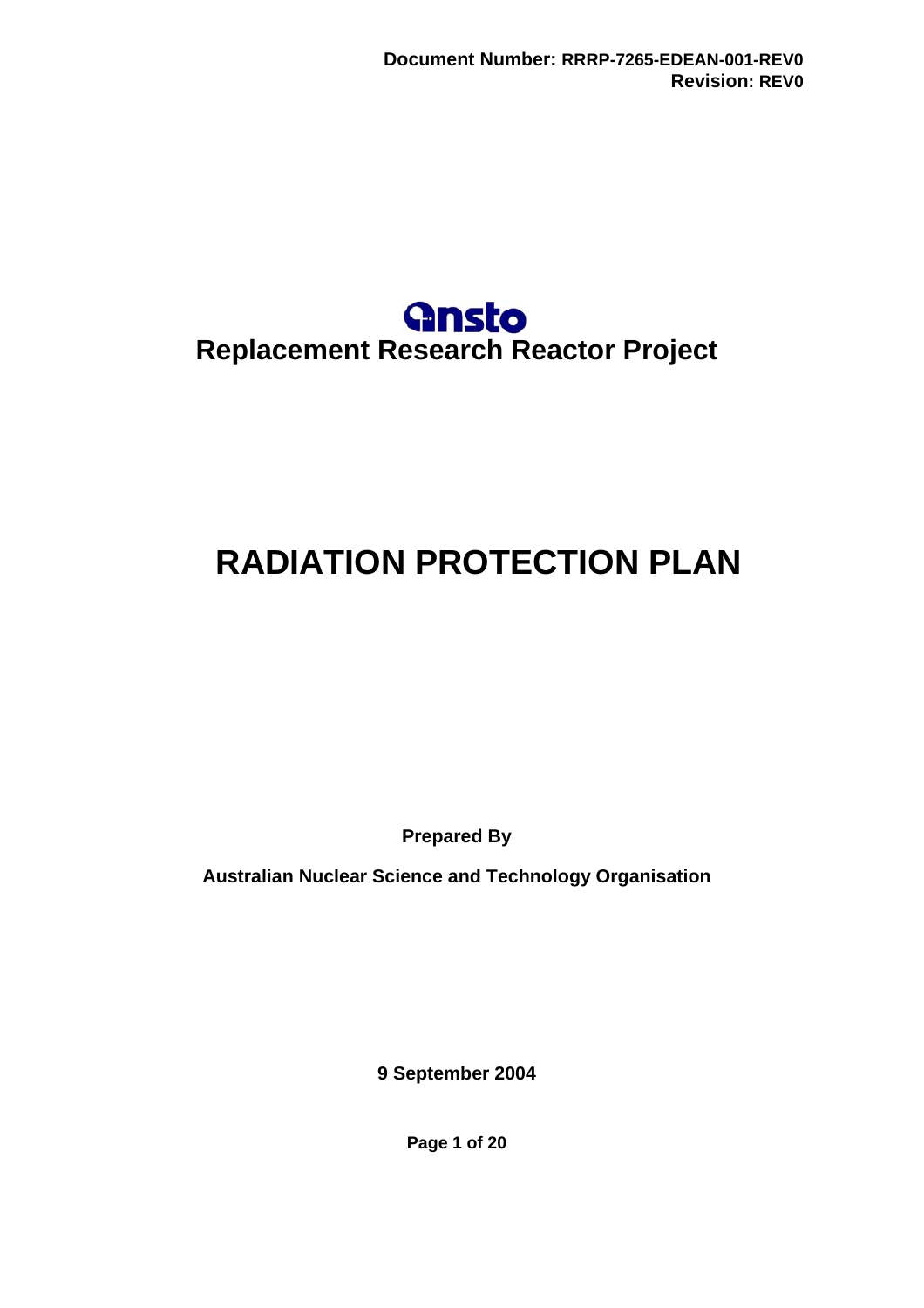|                       | Document N°: RRRP-7265-EDEAN-001-REV0<br><b>ANSTO</b><br>Revision: REVO              |                                           |                      |          |
|-----------------------|--------------------------------------------------------------------------------------|-------------------------------------------|----------------------|----------|
|                       | <b>Replacement Reactor Project</b>                                                   | Document Title: Radiation Protection Plan |                      |          |
|                       |                                                                                      | Ref No:                                   |                      |          |
| <b>REVISION SHEET</b> |                                                                                      |                                           |                      |          |
|                       |                                                                                      | Print name, date and sign or initial      |                      |          |
| Revision<br>Letter    | <b>Description of Revision</b>                                                       | Prepared                                  | Checked/<br>Reviewed | Approved |
| $\mathbf 0$           | Original issue to ARPANSA                                                            | AMP                                       | <b>KJH</b>           | GDW      |
|                       |                                                                                      |                                           |                      |          |
|                       |                                                                                      |                                           |                      |          |
|                       |                                                                                      |                                           |                      |          |
|                       |                                                                                      |                                           |                      |          |
|                       | Notes: 1. Revision must be verified in accordance with the Quality Plan for the job. |                                           |                      |          |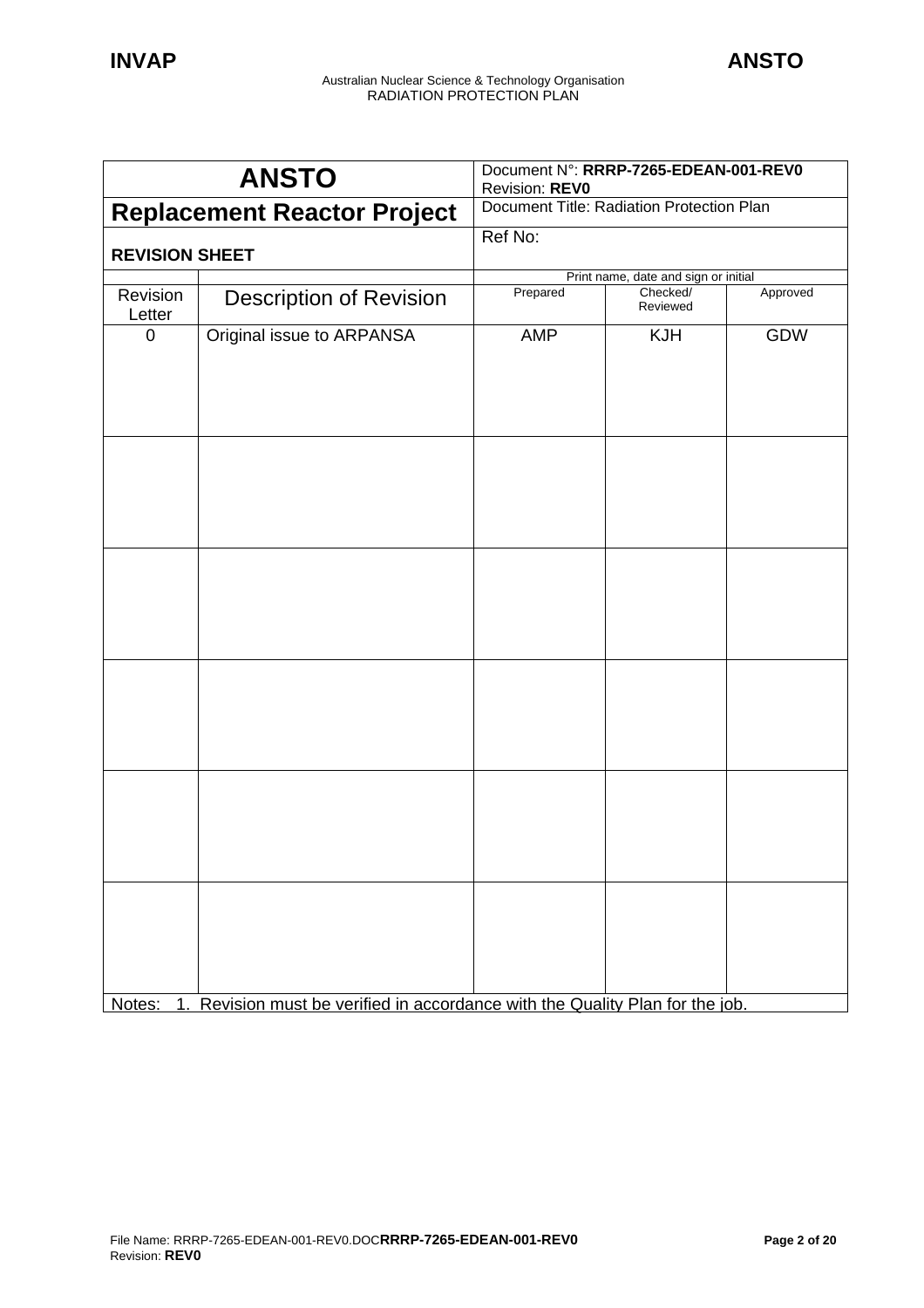# **TABLE OF CONTENTS**

| 1<br>1.1 | PURPOSE AND SCOPE OF THIS RADIATION PROTECTION PLAN 4                      |  |
|----------|----------------------------------------------------------------------------|--|
| 1.2      |                                                                            |  |
|          |                                                                            |  |
| 2        |                                                                            |  |
| 3        |                                                                            |  |
| 3.1      |                                                                            |  |
| 4        | RADIATION SAFETY ORGANISATION, ROLES AND RESPONSIBILITIES  6               |  |
| 4.1      |                                                                            |  |
| 4.2      |                                                                            |  |
| 4.3      |                                                                            |  |
| 4.4      |                                                                            |  |
| 4.5      |                                                                            |  |
| 4.6      |                                                                            |  |
| 5        |                                                                            |  |
| 6        |                                                                            |  |
| 6.1      |                                                                            |  |
| 6.1.1    |                                                                            |  |
| 6.1.2    |                                                                            |  |
| 6.1.3    | Safety Criterion 3: Occupational and Public Radiation Dose Optimisation  9 |  |
| 6.2      |                                                                            |  |
| 7        |                                                                            |  |
| 7.1      |                                                                            |  |
| 7.1.1    |                                                                            |  |
| 7.1.2    |                                                                            |  |
| 7.2      |                                                                            |  |
| 7.3      |                                                                            |  |
| 7.4      |                                                                            |  |
| 8        |                                                                            |  |
| 8.1      |                                                                            |  |
| 8.2      |                                                                            |  |
| 8.3      |                                                                            |  |
| 8.4      |                                                                            |  |
| 8.5      |                                                                            |  |
| 9        |                                                                            |  |
| 9.1      |                                                                            |  |
| 9.2      |                                                                            |  |
| 9.2.1    |                                                                            |  |
| 9.2.2    |                                                                            |  |
|          |                                                                            |  |
| 9.3      |                                                                            |  |
| 9.4      |                                                                            |  |
| 9.4.1    |                                                                            |  |
| 9.4.2    |                                                                            |  |
| 9.4.3    |                                                                            |  |
| 9.5      |                                                                            |  |
| 10       | REVIEWING AND AUDITING THE EFFECTIVENESS OF THE RADIATION PROTECTION       |  |
|          |                                                                            |  |
| 10.1     |                                                                            |  |
| 10.1.1   |                                                                            |  |
| 10.1.2   |                                                                            |  |
| 10.2     |                                                                            |  |
| 11       | TRANSPORT AND MOVEMENT OF RADIOACTIVE MATERIALS 19                         |  |
| 11.1     | Radionuclides, Plant Items and Equipment and Waste Materials 19            |  |
| 11.2     |                                                                            |  |
| 12       |                                                                            |  |
|          |                                                                            |  |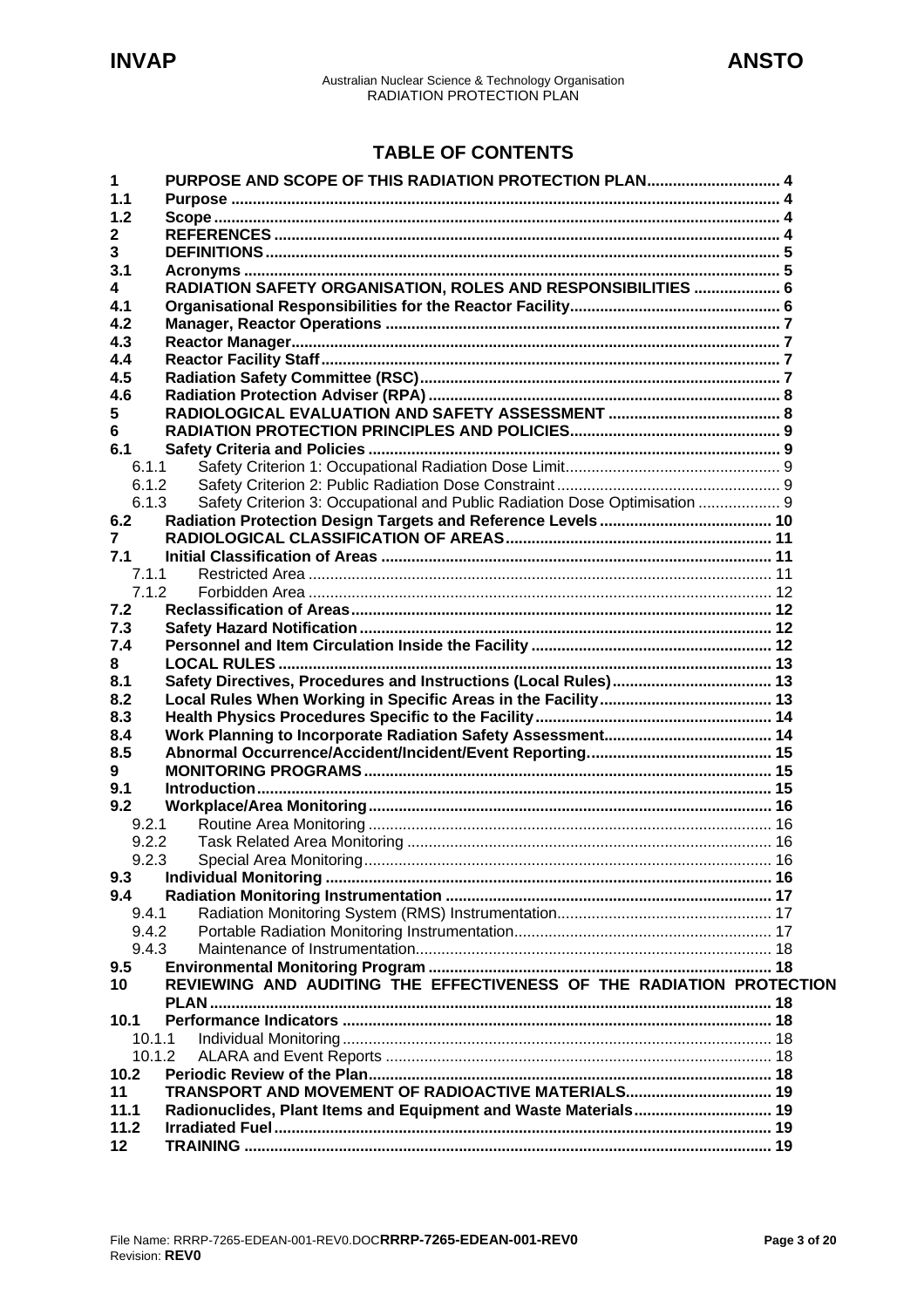# <span id="page-3-0"></span>**1 PURPOSE AND SCOPE OF THIS RADIATION PROTECTION PLAN**

# **1.1 PURPOSE**

The purpose of this Radiation Protection Plan is to describe the organisational arrangements for the control of exposures to ionising radiation during all activities involved with the operation of the Reactor Facility.

The plan outlines the systems and processes that ensure compliance with standards and regulatory requirements on radiation protection and the application of optimisation of protection, which contribute to the development of a safety culture in the Reactor Facility at ANSTO.

# **1.2 SCOPE**

This plan applies to all activities associated with the normal operation of the Reactor Facility and the radiation protection of all personnel in the facility. This includes the reactor groups, those who utilise the reactor facilities, support services, and personnel within ANSTO and external to ANSTO, including the following activities: Reactor Operation and Maintenance, Radioisotope Irradiation, Neutron Activation Analysis (NAA), Neutron Beams Utilisation, management of radioactive waste, and the transport of radioactive materials within and to/from the facility.

Interfaces with ANSTO facilities and plans are described, in order to ensure a comprehensive, international best practice Radiation Protection Program for the Reactor Facility. Protective actions implemented in emergency exposure situations are described in the Reactor Facility Emergency Plan, a separate document describing actions taken when intervention levels may be exceeded.

# **2 REFERENCES**

- a) Regulatory Guideline on Review of Plans and Arrangements, ARPANSA, RB-STD-15-03, Version 0, August 2003
- b) Recommendations for limiting exposure to ionizing radiation (1995) (Guidance note [NOHSC:3022(1995)]) and National standard for limiting occupational exposure to ionizing radiation [NOHSC:1013(1995)], ARPANSA, Radiation Protection Series Publication No. 1, Republished March 2002
- c) International Basic Safety Standards for Protection against Ionizing Radiation and for the Safety of Radiation Sources, IAEA, Safety Series No. 115, 1996
- d) IAEA Safety Standard Series: Occupational Radiation Protection, IAEA, Safety Guide No. RS-G-1.1, October 1999
- e) IAEA Safety Standard Series: Assessment of Occupational Exposure Due to Intakes of Radionuclides, IAEA, Safety Guide No. RS-G-1.2, October 1999
- f) IAEA Safety Standard Series: Assessment of Occupational Exposure Due to External Sources of Radiation, IAEA, Safety Guide No. RS-G-1.3, August 1999
- g) Code of Practice for the Safe Transport of Radioactive Material, ARPANSA, Radiation Protection Series Publication No. 2, September 2001
- h) APOL 2.1 Health Safety and Environment Policy
- i) ANSTO Safety Directive 1.1: Safety Management System Overview
- j) ANSTO Safety Directive 1.3: Safety Responsibilities of Area Supervisors
- k) ANSTO Safety Directive 2.1: The Safety and Review Approvals System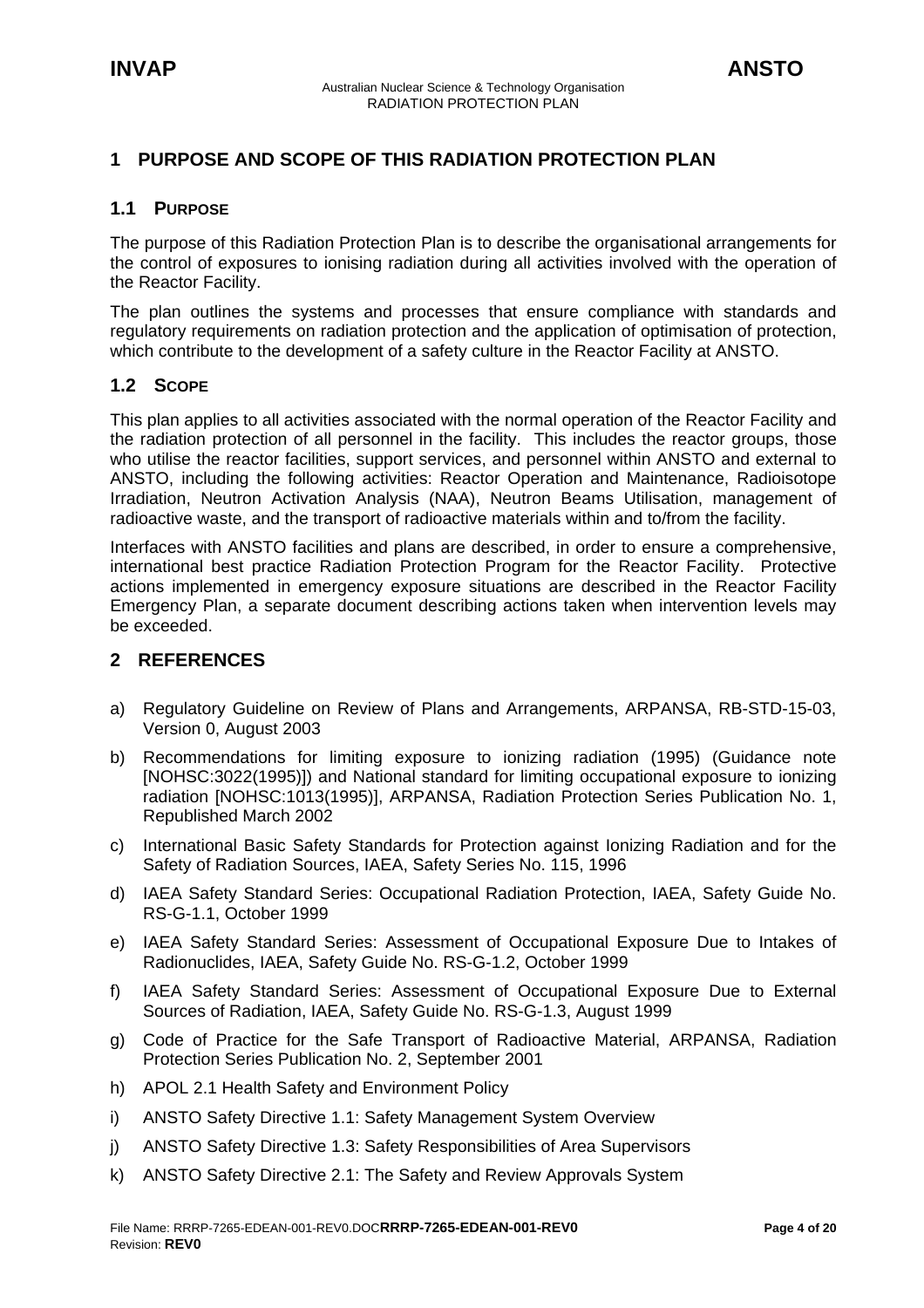<span id="page-4-0"></span>

- l) ANSTO Safety Directive 4.1: The ANSTO Event Response System
- m) ANSTO Safety Directive 5.1: Radiation Protection Principles
- n) ANSTO Safety Directive 5.2: ANSTO's Policy on As Low As Reasonably Achievable
- o) ANSTO Safety Directive 5.3: Annual Limits on Intake and Derived Air Concentrations of Some Common Radionuclides
- p) ANSTO Safety Directive 5.4: Radiological Classification of Areas and Access Control to Radiological Areas
- q) ANSTO Safety Directive 5.5: Personal Dosimetry
- r) ANSTO Safety Directive 5.6: Safe Movement and Transport of Radioactive Materials.
- s) ANSTO Safety Directive 5.7: ANSTO's Radioactive Waste Management System.
- t) ANSTO Safety Directive 7.1: Statement of OH and Safety Policy.
- u) ANSTO Safety Directive 7.3: Safety Training Policy
- v) ANSTO Safety Directive 7.11: Safe Working Permits
- w) ANSTO Safety Directive 7.14: Personal Protective Equipment
- x) ANSTO Safety Directive 7.15: Safety Hazards Notice Boards
- y) ANSTO Safety Directive 7.5: Medical Arrangements at LHSTC

# **3 DEFINITIONS**

The following definitions have been used in this plan.

| The reactor facility; or the<br><b>Replacement Research</b><br>Reactor | The reactor facility means the multipurpose research reactor that<br>replaces HIFAR, and its associated buildings, physical plant, structures,<br>components and systems including software and, where relevant, any<br>management systems necessary to achieve the design, construction<br>and operation of the facility. |
|------------------------------------------------------------------------|----------------------------------------------------------------------------------------------------------------------------------------------------------------------------------------------------------------------------------------------------------------------------------------------------------------------------|
| The Lucas Heights Science<br>and Technology Centre                     | An area of approximately 70 hectares, including a number of facilities<br>immediately outside the perimeter security fence, such as the Lucas<br>Heights Motel, canteen, Woods Centre, and other buildings in the<br><b>ANSTO Technology Park</b>                                                                          |

# **3.1 ACRONYMS**

| AEM            | Air Effluent Monitoring                                   |
|----------------|-----------------------------------------------------------|
| <b>AHSEC</b>   | <b>ANSTO Health Safety and Environment Committee</b>      |
| ALARA          | As Low As Reasonably Achievable                           |
| <b>ANSTO</b>   | Australian Nuclear Science and Technology Organisation    |
| <b>ARPANSA</b> | Australian Radiation Protection and Nuclear Safety Agency |
| <b>CNS</b>     | <b>Cold Neutron Source</b>                                |
| <b>GTP</b>     | <b>Gravity Transfer Pipes</b>                             |
| <b>HEPA</b>    | <b>High Efficiency Particle Air Filters</b>               |
| <b>HPS</b>     | <b>Health Physics Surveyor</b>                            |
| IAEA           | International Atomic Energy Agency                        |
| <b>IHCE</b>    | Inter Hot Cells Elevator                                  |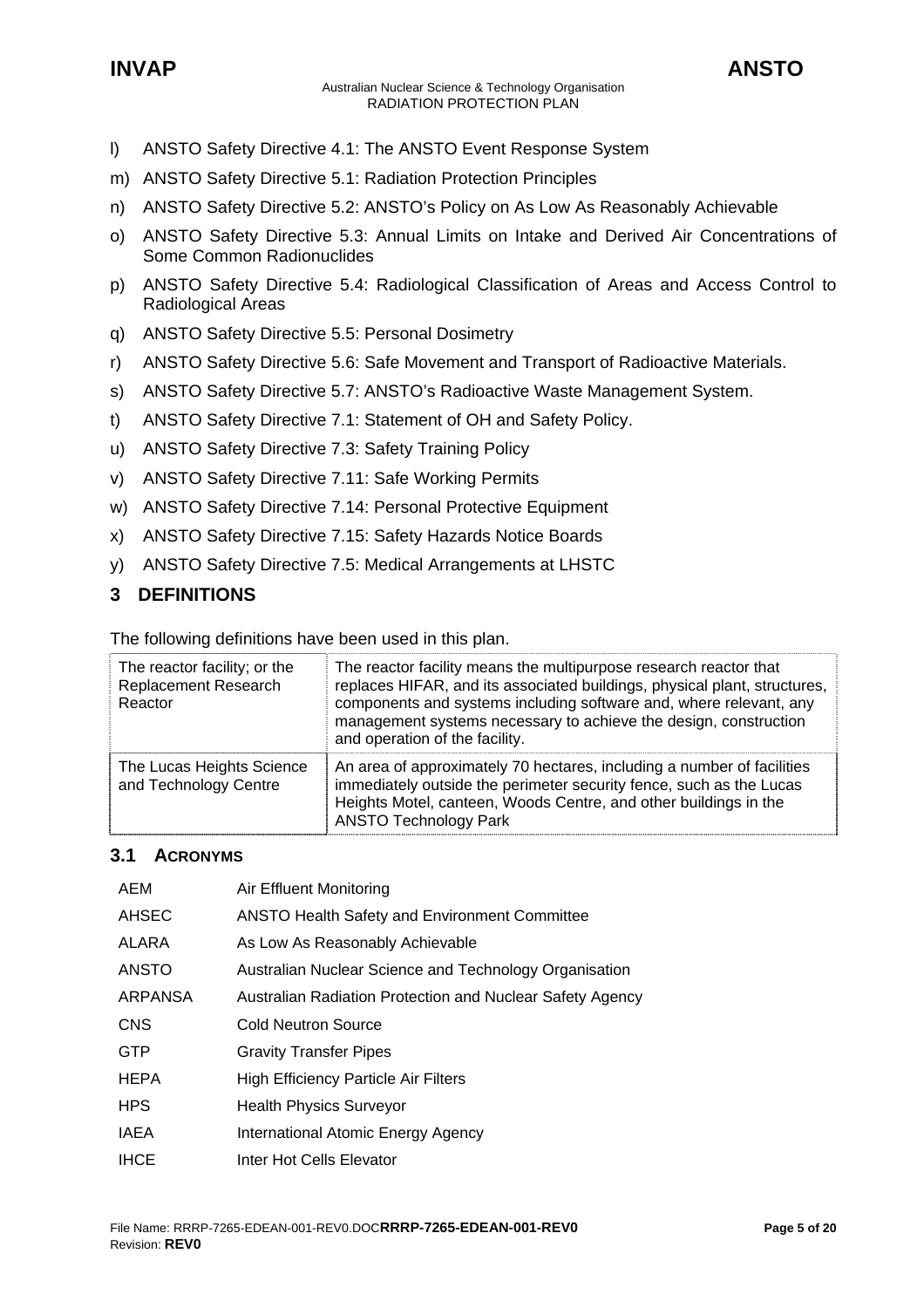<span id="page-5-0"></span>

| <b>INVAP</b>    | Reactor Vendor                                   |
|-----------------|--------------------------------------------------|
| <b>IPTS</b>     | <b>Inter Building Pneumatic Transport System</b> |
| LEM             | <b>Liquid Effluent Monitor</b>                   |
| <b>LHSTC</b>    | Lucas Heights Science and Technology Centre      |
| <b>LOCA</b>     | <b>Loss of Coolant Accident</b>                  |
| <b>NSW</b>      | <b>New South Wales</b>                           |
| OHS             | Occupational Health and Safety                   |
| <b>PAM</b>      | <b>Post Accident Monitor</b>                     |
| <b>PSAR</b>     | <b>Preliminary Safety Analysis Report</b>        |
| QMS             | <b>Quality Management System</b>                 |
| RAC             | <b>Reactor Assessment Committee</b>              |
| <b>RCMS</b>     | Reactor Control and Monitoring System            |
| RHS             | Radioisotope handling system                     |
| <b>RPA</b>      | <b>Radiation Protection Adviser</b>              |
| <b>RPO</b>      | Reactor Pool                                     |
| <b>RPP</b>      | <b>Radiation Protection Plan</b>                 |
| <b>RPS</b>      | <b>Reactor Protection System</b>                 |
| <b>RPSS</b>     | <b>Radiation Protection Services Section</b>     |
| RRR             | Replacement Research Reactor                     |
| RSC             | <b>Radiation Safety Committee</b>                |
| SAC             | <b>Safety Assessment Committee</b>               |
| <b>S&amp;RS</b> | Safety and Radiation Science                     |
| <b>SAMO</b>     | Secondary Water Activity Monitor                 |
| SAR             | <b>Safety Analysis Report</b>                    |
| <b>SD</b>       | <b>Safety Directive</b>                          |
| <b>SPO</b>      | <b>Service Pool</b>                              |
| ТM              | <b>Tritium Monitor</b>                           |
| <b>WASMO</b>    | <b>Waste Stream Monitor</b>                      |

# **4 RADIATION SAFETY ORGANISATION, ROLES AND RESPONSIBILITIES**

The roles and responsibilities associated with the implementation of this plan are as identified in this section. This includes all individuals involved in radiation safety, and specific roles of individuals and groups/committees and links between them and other relevant safety groups.

# **4.1 ORGANISATIONAL RESPONSIBILITIES FOR THE REACTOR FACILITY**

The Facility Nominee, Radiation Protection Adviser, Reactor Facility RPSS staff, Radiation Safety and Reactor Assessment Committees and all facility workers form the Radiation Safety organisation, which implements radiation protection strategies as described in this plan and associated documents.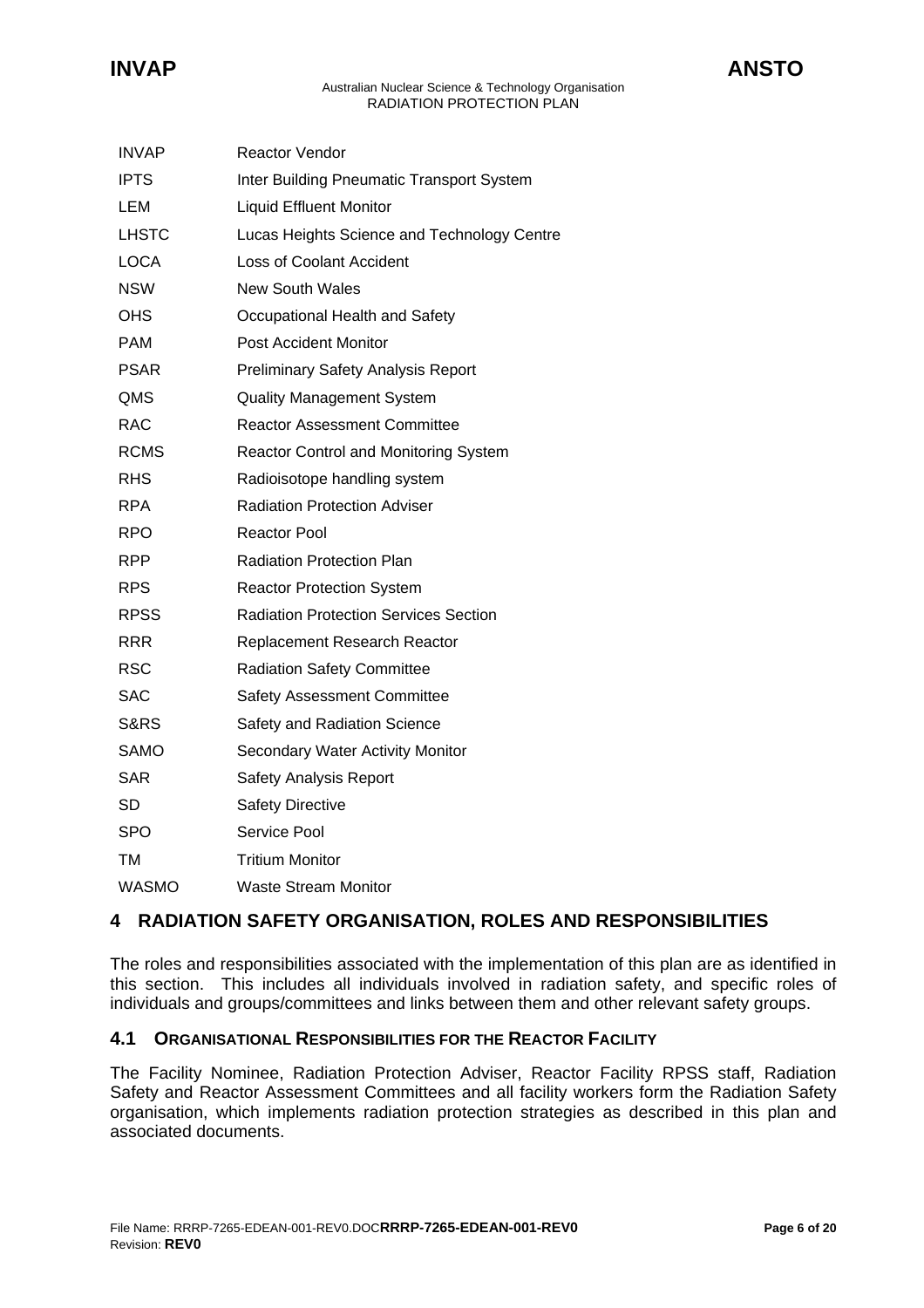# <span id="page-6-0"></span>**4.2 MANAGER, REACTOR OPERATIONS**

The Manager, Reactor Operations is the Reactor Facility Nominee for the Reactor Facility and has overall responsibility for radiation safety in the Facility. This includes ensuring effective implementation of this plan and sufficient resources for its implementation in the Reactor Facility at all times.

# **4.3 REACTOR MANAGER**

The Reactor Manager has responsibility for installing systems, procedures and technologies to ensure compliance with radiation safety standards and optimised radiation protection of staff members and the public, ensuring all exposures are ALARA.

He/she has responsibility for the oversight of any program to ensure the maintenance and control of radiation monitoring systems, and that all operations are conducted in accordance with the organisational safety systems (eg local rules, SOPs, SAC recommendations, SDs etc).

#### **4.4 REACTOR FACILITY STAFF**

The Reactor Manager, line managers, group leaders and area supervisors are appointed to carry out specific tasks and procedures related to the nominee and facility officer's radiation protection responsibility. These include representation on committees, preparation of reports on radiation safety matters to these and other committees, reports to ANSTO management and external organisations, and the review of relevant monitoring programs. All individuals have responsibility to apply the relevant Safety Directives, SAC recommendations, SOPs, procedures and instructions to ensure radiation exposures are as low as reasonably achievable and within limits and constraints (reference ANSTO Policy, APOL 2.1 & SD 5.1).

#### **4.5 RADIATION SAFETY COMMITTEE (RSC)**

An ongoing review of the radiation protection program and radiation safety aspects of the Reactor Facility will be performed through a committee, nominally the Radiation Safety Committee. This committee will run as a stand-alone committee, but may have its functions incorporated into one of the existing committees that oversees safety in the Reactor Facility. The Radiation Safety Committee is established to review and advise the Nominee, Reactor Facility and the Reactor Manager on the effectiveness of the operational radiation safety program. The functions and membership of the RSC are outlined in general terms below. The actual guidelines, functions and membership of the RSC will be recorded in the Reactor Facility QMS.

The functions of the Reactor Facility RSC include to review and advise on:

- overall performance of the operational radiation safety program for the Reactor Facility facility;
- performance of design features and operating procedures relevant to control of radiation exposure and contamination;
- airborne and liquid radioactive effluent monitoring, sampling and discharges, and potential doses to the public and the local environment;
- area monitoring programs, including the use of radiation monitoring equipment;
- individual monitoring programs, including reviews of personnel dosimetry results and activities to ensure and maintain ALARA;
- abnormal occurrences involving radioactive contamination or radiation exposure;
- the radiation safety training program; and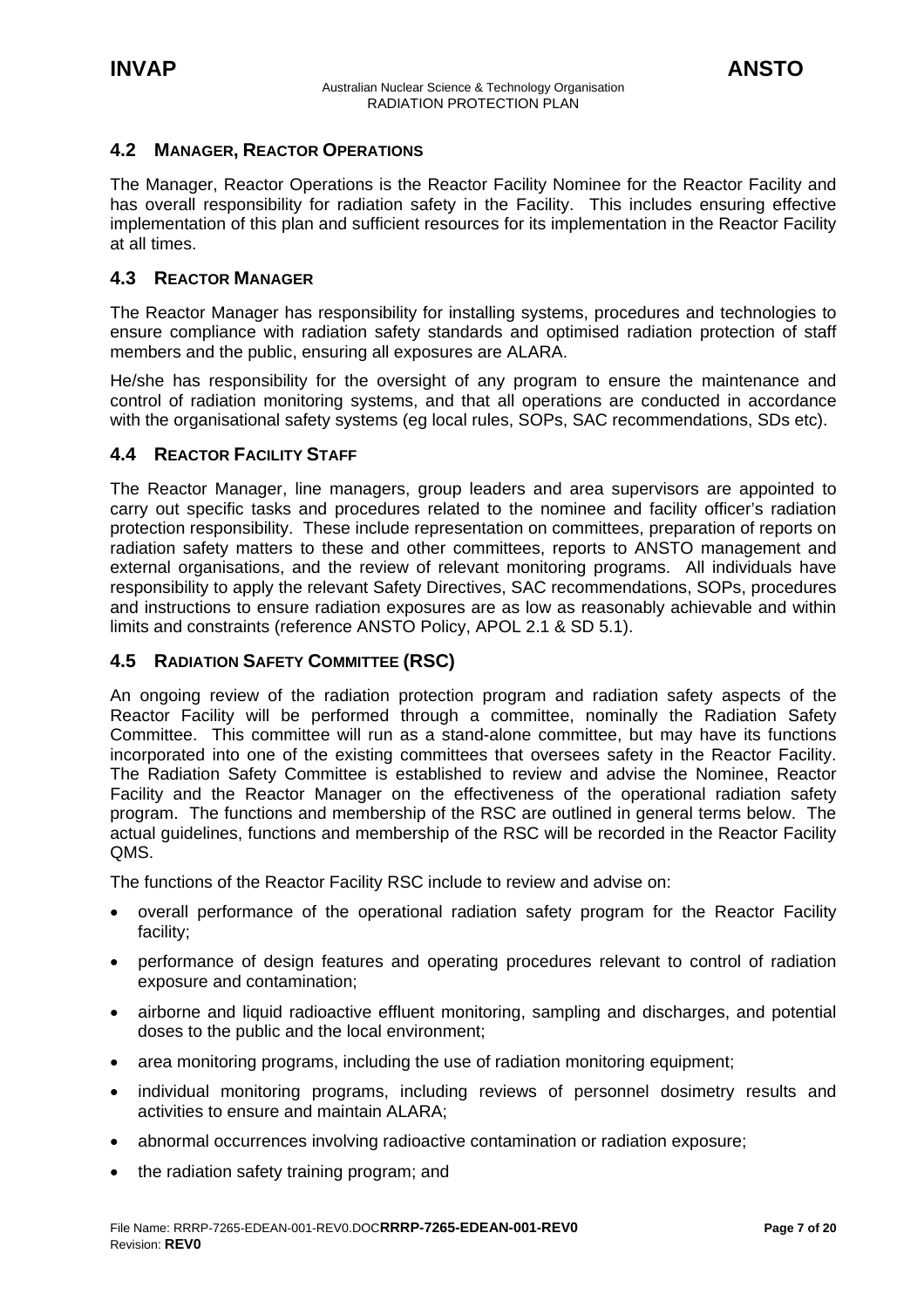<span id="page-7-0"></span>• summaries of radiation safety aspects of Reactor Facility (SAC submissions and approvals, Safety Analysis Report updates, and modifications to plant and operating procedures affecting radiation safety).

The membership of the Reactor Facility RSC may comprise of the following core (5 individuals):

- Reactor Manager (Chairperson);
- Radiation Protection Adviser for Reactor Facility (from Safety and Radiation Science; to perform role of RSC executive officer for agenda setting and direction);
- Representative of the Reactor Facility Health Physics Surveyors' team (from Safety and Radiation Science);
- Reactor Facility Area Supervisor(s) Representative; and
- H&S Representative from Reactor Facility Workplace Safety Committee.

Additional membership may be obtained as required, usually depending on the specific agenda, as follows:

- Reactor Facility Safety and Licensing Officer for regulation and licensing matters;
- Representative from RAC for nuclear safety matters
- Representative(s) from Reactor Facility Sections (Operations, Maintenance, Utilisation, Engineering, Analysis)
- Representative(s) from functional areas (eg Bragg Institute).

# **4.6 RADIATION PROTECTION ADVISER (RPA)**

The RPA is a person trained in radiation protection who advises Reactor Facility management/leaders, supervisors and others on radiation protection issues, safe working practices, standards including operational radiation protection measures and on their optimisation. The RPA has professional experience in applied health physics and radiation protection. The RPA assists in supporting staff with improvements in radiation safety on a day to day basis. Monitoring programs and their implementation are advised and reviewed by the RPA.

The RPA advises on the effective implementation, maintenance and review of this plan. The RPA is leader of the group of Radiation Protection Services personnel from S&RS, including the Health Physics Surveyors in the Reactor Facility. Advice on licensed source handling and storage, radioactive waste and transport of radioactive material are also available from the RPA and HPS.

The RPA advises on the development, application and modification of Reactor Facility procedures, instructions and written work systems for all activities where radiological safety assessment is required. The RPA possesses tertiary qualifications in a relevant discipline such as Science or Engineering. The qualifications of the RPA are described in Chapter 13 of the SAR, and the duties are described in relevant documentation in the QMS for the Reactor Facility.

# **5 RADIOLOGICAL EVALUATION AND SAFETY ASSESSMENT**

An initial pre-operational safety assessment of operational radiation safety has been undertaken, as described in chapter 12 of the PSAR and SAR for the Reactor Facility. Chapter 12 identifies all the potential radiation sources (SAR 12.2) and the RP Design Features to control the potential exposures (SAR 12.3, 12.4). Detailed design calculations of protection measures for interlocks, shielding, ventilation systems and monitoring and control systems (e.g.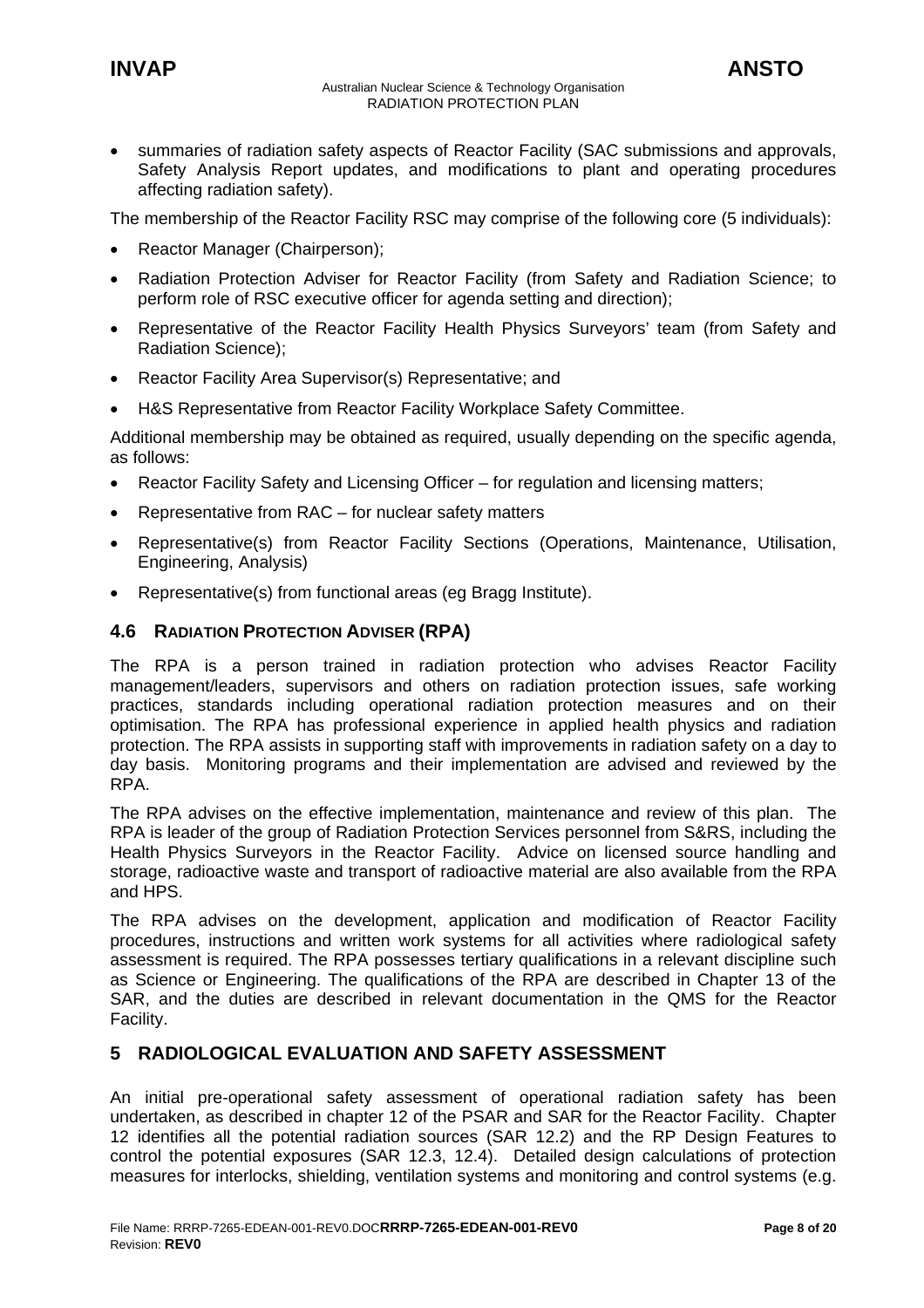<span id="page-8-0"></span>classification of area listing from occupancy and potential dose rate values, RCMS system) together with assumptions and criteria are described. ANSTO policies and principles, and SD's have been applied to radiation safety.

The information contained in Chapter 12 of the SAR (in particular section 12.5 describing estimates of potential dose by task) shows that the potential calculated radiation doses produced by the operation of Reactor Facility to staff members, visitors and the public are below the regulatory limits and constraints, and the estimated average individual annual doses to workers are below the ALARA objective. The average estimated potential doses to occupationally exposed workers in maintenance, utilisation and operator groups ranges from 0.31 to 1.97 mSv per year, while for a member of the public located at the buffer zone boundary the estimated potential dose is less than 0.0001 mSv per year.

# **6 RADIATION PROTECTION PRINCIPLES AND POLICIES**

# **6.1 SAFETY CRITERIA AND POLICIES**

The Radiation Safety Criteria applying to the reactor facility are described in section 2.2.2 of the SAR. The Reactor Facility is designed and constructed to operate within the following radiation safety criteria:

# **6.1.1 Safety Criterion 1: Occupational Radiation Dose Limit**

The effective dose to any occupationally exposed person from all activities associated with the operation, maintenance and utilisation of the Reactor Facility during normal operation and anticipated operational occurrences is not to exceed 20 mSv annually, averaged over five consecutive years. The effective dose in any one year is not to exceed 50 mSv (referenece: ARPANS Act).

As part of meeting this criterion, the effective dose from normal operation of the Reactor Facility to any occupationally exposed person is constrained by ANSTO policy to be less than 15 mSv per year (ref SD 5.1, 5.2). The estimated average annual dose for an occupationally exposed worker in the most exposed group is predicted to be less than 2 mSv per year (reference: SAR Chapter 12 Section 12.5).

# **6.1.2 Safety Criterion 2: Public Radiation Dose Constraint**

The effective dose from normal operation of the Reactor Facility to any member of the public at the buffer zone boundary be constrained to be less than 0.1 mSv per year. This ensures that the effective dose to any member of the public from all activities associated with the operation, maintenance and utilisation of the Reactor Facility during normal operation and anticipated operational occurrences will not exceed the public dose limit of 1 mSv annually.

Discharges from the Reactor Facility will comply with levels given in the Discharge Authorisation set by the Regulator. Airborne discharges from the whole site will not lead to exposure of a member of the public greater than 0.01 mSv per year. (ref SD 5.1, 5.2).

# **6.1.3 Safety Criterion 3: Occupational and Public Radiation Dose Optimisation**

The magnitude of individual doses, the number of people who are exposed, and the likelihood of incurring exposures to radiation, will be ALARA, taking into account economic and social factors.

ALARA assessments are performed according to ANSTO Safety Directive 5.2, which specifies criteria and procedures for ALARA assessments, including dose rate objectives below which ALARA assessments would not be required.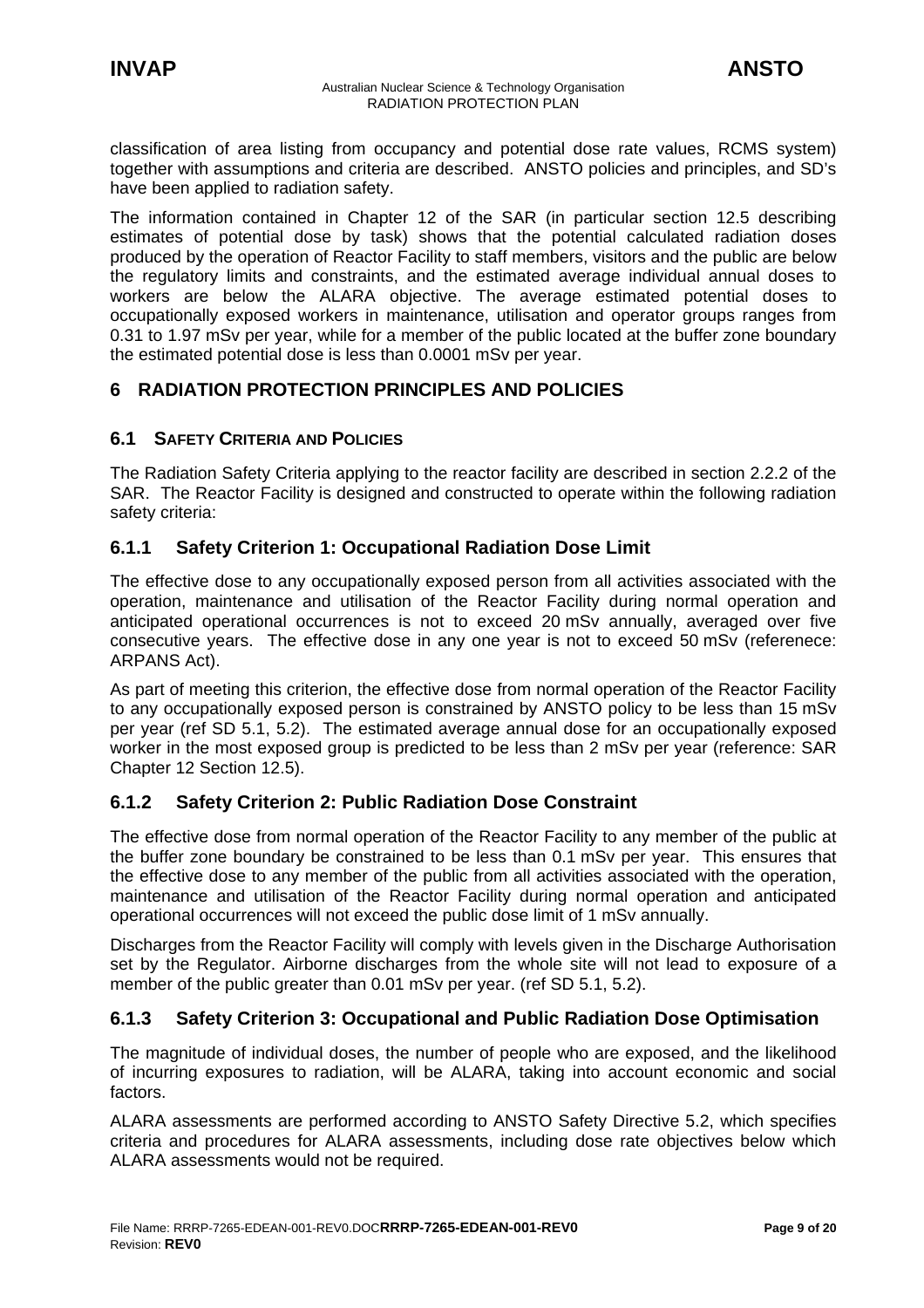<span id="page-9-0"></span>The safety management system at ANSTO includes the application of international and national standards for radiation safety through the Safety Directives 5.1 to 5.7. Together with training programs, safety approval and monitoring systems and an event response system, it can be demonstrated that there is a framework for commitment to good radiation protection.

The principles and criteria for radiation protection have been detailed in Chapter 12 of the SAR, which is the basis of a prior radiological evaluation for the Reactor Facility. Chapter 12 includes the identification of the sources of routine and potential exposures (SAR Chapter 12 section 12.2), and an estimate of relevant worker doses based on expected dose rates and frequency and times of exposure (section 12.5). An identification of the radiological protection measures required to meet the optimisation principle is also described in Chapter 12 of the SAR (engineering features, administrative controls and procedures, and protective equipment sections 12.3, 12.1 and 12.4).

Elements of this safety analysis and protection methods are described in sections 6.2, 7, 8 and 9 of this plan.

# **6.2 RADIATION PROTECTION DESIGN TARGETS AND REFERENCE LEVELS**

The Reactor Facility has been designed in such a way as to minimise potential radiological exposures to staff and the public. The Facility has been designed according to the following objectives:

- Exposure of individuals to radiation must not exceed the applicable established limits.
- Exposure of individuals must be reduced to the lowest value that can be reasonably reached, taking into account economical and social factors (ALARA criteria).
- Radiological protection achieved through the application of a radiation protection program designed to complement the radiation safety aspects of the Reactor Facility design.

The layout of the facility provides for the isolation of radioactive material from the facility personnel and from the general public. The layout includes zoning that classifies the facility areas according to their potential for radioactive contamination and/or radiation exposure (section 7 describes the classification and zoning in the Reactor Facility). The zoning objectives are:

- To minimise the transport of contamination to other areas.
- To reduce to the minimum, the annual dose received by personnel during normal operation of the plant.

In practical terms, this has been achieved through the layout design of the different components throughout the facility and engineered features that are designed specifically for dose reduction. The layout and engineered features include:

- Provision of transit ways for easy access to/from reactor building.
- Provision of shields and isolations that are possible to dismantle for maintenance and access.
- Provision of contamination control and monitoring points at several levels in the Reactor Facility, facilities for immediate decontamination of personnel and a designated item decontamination facility.
- The hot water layer designed to reduce the dose rates above the open pools.
- Decay tanks for the Primary Cooling System (PCS) and Reactor and Service Pools Cooling System (RSPCS) that allow for the decay of nitrogen-16 before coolant passes through the cooling system pumps and heat exchangers. The decay tanks are located within a specially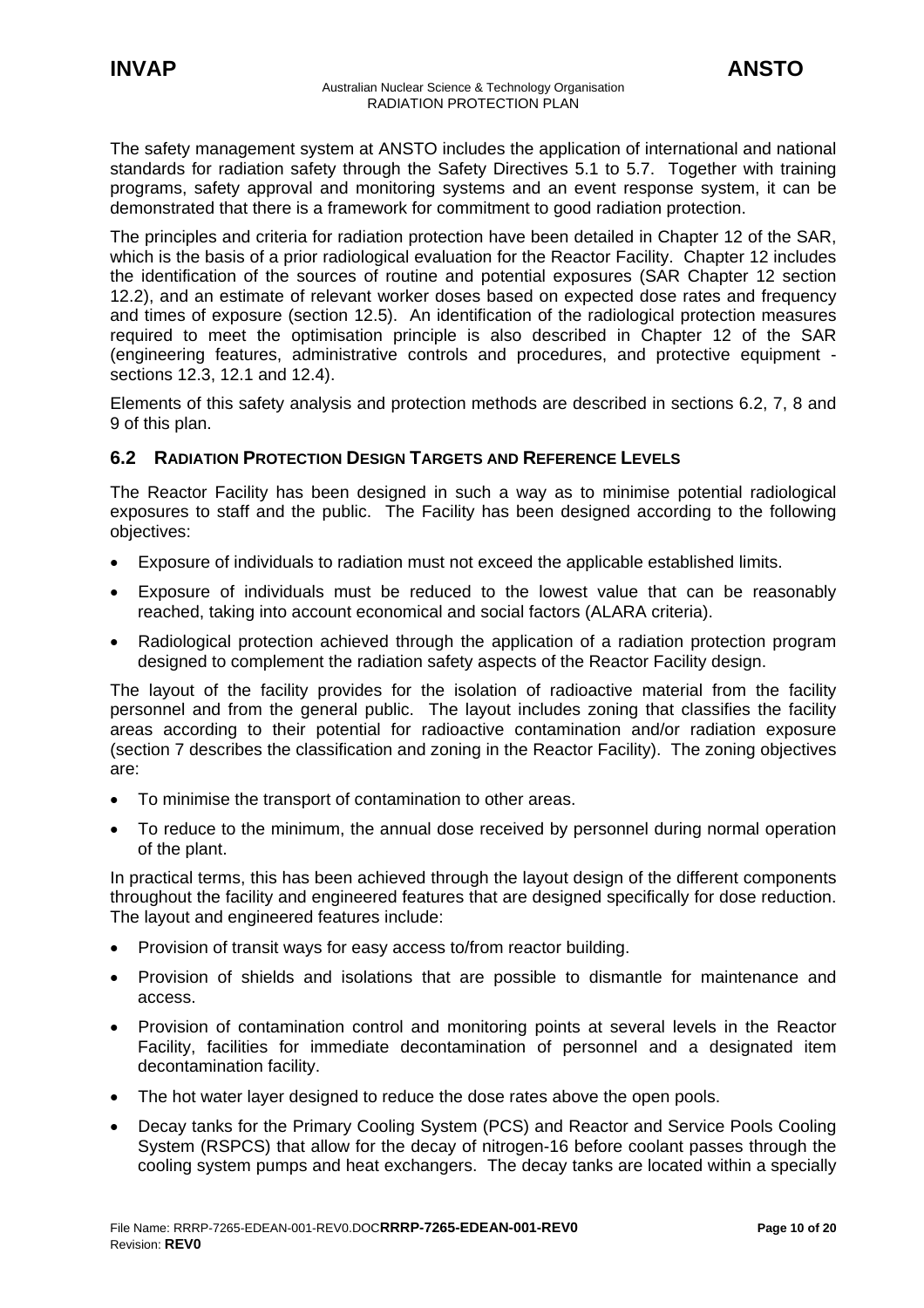<span id="page-10-0"></span>designated room to prevent access to staff while the reactor is in the Power state, thereby shielding staff from the radiation present in the room while the reactor is at power.

- Ion-exchange columns, pumps and heat exchangers in the –5 level are separated from each other to provide shielding and permit access and maintenance to components that are not operating.
- The heavy water room is segregated from other plant on the  $-5$  and  $-7$  levels, with dedicated ventilation and airlock access systems.
- Specially designed hot cells facilitate remote handling of radioactive materials to and from the Service Pool, pneumatic transfer facilities and shielded flasks.
- Storage areas are provided to permit storage of waste products, in low occupancy areas, with sufficient shielding to minimise exposures to staff (reference SAR Chapters 4 and 12).
- Circulation of air from areas of potentially lower concentration to areas of higher concentration and through appropriate filtration.
- Remote monitoring devices for plant and active liquid systems. Indicator panels, auxiliary units, control equipment and other non-active components are set up in non-classified areas.

Sections 12.3 and 12.4 of the SAR provide additional information relating to the design and layout of the Reactor Facility from a radiological perspective. Initial estimates of annual effective doses as a result of routine operation have been assessed in Section 12.5 of the SAR.

# **7 RADIOLOGICAL CLASSIFICATION OF AREAS**

ANSTO Safety Directive 5.4 explains the system of radiological classification of areas employed to control, prevent, limit or review occupational exposure (actual or potential) to ionising radiation. This system of radiological classification ensures that occupational dose limits and dose constraints are not exceeded, and is part of the process of ensuring that doses to individuals are kept As Low As Reasonably Achievable (ALARA).

# **7.1 INITIAL CLASSIFICATION OF AREAS**

The initial area classifications have been prepared to conform to the ANSTO methods outlined in SD 5.4, and are based on conservative estimates of the anticipated levels of radiation and contamination and the occupancy of staff in those areas. In addition to these classifications, Local Rules apply to certain areas, depending on:

- The potential and actual exposures in the areas during different reactor states;
- The work performed in the area during different reactor states;
- The estimated occupancy factors within the areas during different reactor states.

Two sub-classifications that may be used within these Local Rules are Restricted and Forbidden Areas. The initial estimated radiological classifications for areas in the Facility are included in a table in Chapter 12 of the SAR.

# **7.1.1 Restricted Area**

Restricted Areas are those where personnel occupancy is controlled and restricted for certain activities. In these areas, radiological conditions may change as a result of activities outside the immediate area. Access to a restricted area is permitted when specific administrative controls and procedures for the classified area are carried out. Special area and individual monitoring requirements (e.g. direct reading dosimeters) or specific plant operating conditions (e.g. reactor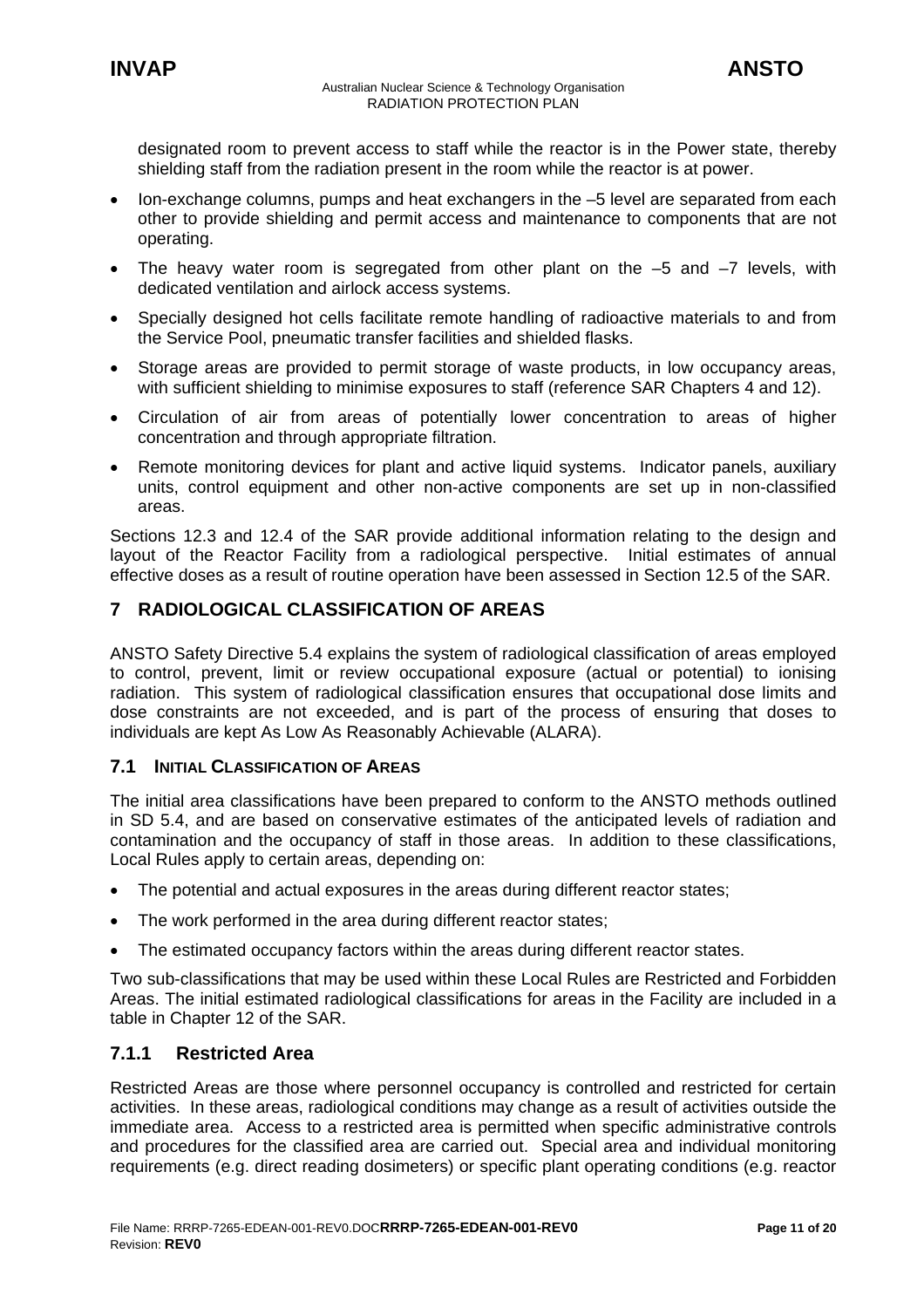<span id="page-11-0"></span>in shutdown state or pneumatic transfer system disabled) may be required. Planning and assessment may be to a greater extent than for blue and red area classifications.

# **7.1.2 Forbidden Area**

Forbidden areas are locations where potential dose rates or contamination levels may fluctuate to values higher than those expected in radiation/contamination red areas. Personnel access to Forbidden areas is prevented during specific reactor states or plant operating conditions through the use of physical barriers and administrative controls.

#### **7.2 RECLASSIFICATION OF AREAS**

The initial radiological classification for contamination and radiation areas has been performed based on dose, occupancy and utilisation of plant during operation. It will be reviewed and updated following radiological monitoring during commissioning and operation.

The relevant area supervisors, along with the RPA, may review the radiation and contamination classification of areas, as per SD 5.4, during commissioning and routine operation dependant upon the radiological data obtained from installed and portable monitoring and the final occupancy factors. This review may result in changes in area classification to either higher or lower categories. During commissioning, these classifications are to be applied progressively as the potential of the hazard is identified.

Areas may be temporarily reclassified to reflect temporary changes in radiological conditions throughout the Facility, with the changes in classifications and application of controls being commensurate with the temporarily changed conditions. Certain operations in classified areas may raise or lower the hazard and potential radiation exposure for workers. A temporary upgrade or downgrade in classification may be considered. Warning notices and protective measures are modified accordingly to reflect this upgrade or downgrade, and proper notifications must be made. A typical example is the Reactor Beam Hall during operations for the replacement of neutron beam in-pile assemblies, when the Radiation Classification in the area is raised to reflect the dose rates present during replacement operations.

# **7.3 SAFETY HAZARD NOTIFICATION**

Any potential safety hazards, including radiological, present within areas of the Reactor Facility are identified and illustrated graphically on hazard notice boards in areas according to Safety Directive 7.15 – Safety Hazard Notice Boards. The hazard notice boards are prominently posted at the entrance to areas in the Reactor facility and display the radiological classification of the area, potential hazards and recommended PPE to be worn in the area, along with contact details for the responsible officers.

# **7.4 PERSONNEL AND ITEM CIRCULATION INSIDE THE FACILITY**

The Reactor Building has three accesses:

- a) through the main entrance building and office area on the eastern approaches to the facility;
- b) through the Neutron Guide Hall or west ramp to the Experimental Physics Facilities in the Reactor Beam Hall; and
- c) through the southern vehicle access to the isotope loading areas. This access is for the delivery and pick up of isotopes and silicon and the ingress/egress of components, items, waste, laundry and flasks.

Radioactive materials, plant items and waste materials may enter or leave the building through any of the accesses to or from the building. Personnel are not permitted to enter or leave the facility via the southern vehicle access.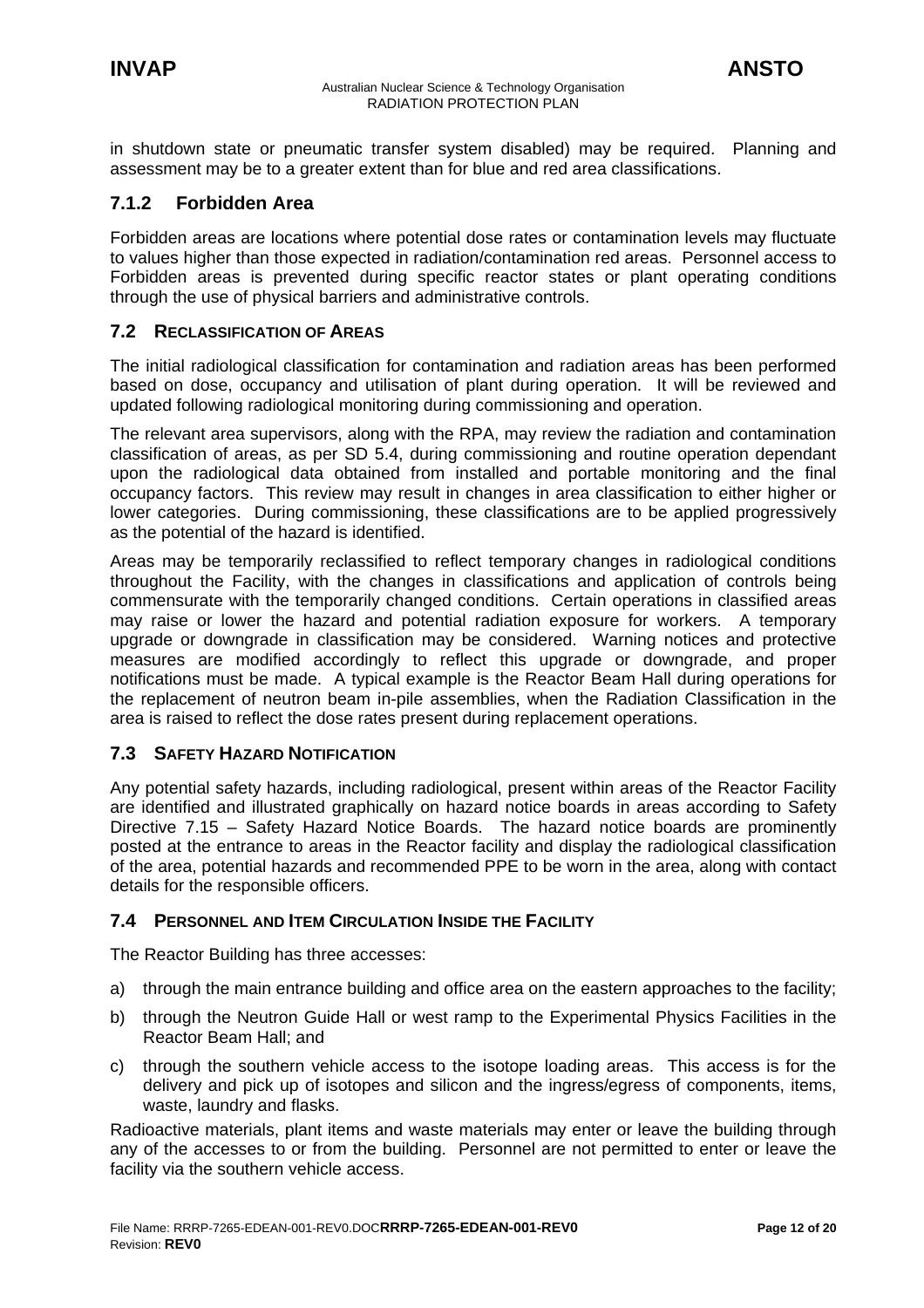<span id="page-12-0"></span>The main access has a physical security entrance/exit control that enables to determine which persons are present inside the facility. Access through the Neutron Guide Hall to the Reactor Beam Hall is limited to scientific staff for experimental devices and instruments, and reactor staff for operational reasons.

Personal dosimeter (TLD badges) and Electronic Personal Dosimeter (EPD's) are located at an access point for personnel accessing the Reactor Facility (Dosimetry requirements are in accordance with SD 5.4 & 5.5).

Within the facility, the different areas are segregated according to the classification of contamination areas. Specific control points are located in the SAS rooms on +13 and –5 levels and through the contamination control barrier/entrance to the Blue area on the +4 level. The designation of contamination controlled zones has been designed to minimise the spread of radioactive contamination throughout the facility and prevent any egress outside of the controlled zone. As described above, these areas may be re-classified and control zones redefined based on the operational experience gained through commissioning and operation.

Items can be moved in and out of the classified radiation and contamination areas through the two personnel access control locations described above and through the south vehicle access ramp at level +4 for loading/unloading items (e.g. flasks, waste, laundry) onto vehicles. The other vehicle access is on the west ramp at level 0 into/out of the Reactor Beam Hall. Requirements for monitoring of items that are moved out of classified areas are defined in SD 5.4.

Items moved into these access locations en route to areas at different levels may require use of lifts, stairs and possibly lifting equipment, depending on weight and volume. If the movement of items involves the temporary removal of foot/overshoe barriers, area supervisors may require prior notification. Movement between buildings and transport off-site of radioactive materials (as defined in ARPANSA RPS No. 2) should be in accordance with SD 5.6.

Segregation of plant items during maintenance, with special areas designed for each purpose close to areas of use at the different levels, is a design feature. There is one large item decontamination area for cleaning radioactive contamination so items can be reused. This is a separate contained area at level +4 with decontamination bay design features to control and contain contamination.

# **8 LOCAL RULES**

# **8.1 SAFETY DIRECTIVES, PROCEDURES AND INSTRUCTIONS (LOCAL RULES)**

The RPA advises on Reactor Facility procedures, Standing Operating Procedures (SOPs), instructions and written work systems (these all comprise the local rules) for all activities where radiological safety assessment is required. ANSTO Safety Directives and Standing Operating Procedures in support of the Response Plan for Incidents/Accidents at ANSTO/LHSTC are followed in all radiological assessments and work practices by all staff.

# **8.2 LOCAL RULES WHEN WORKING IN SPECIFIC AREAS IN THE FACILITY**

The Area Supervisor, in consultation with the RPA, prepare and review local rules and/or procedures for all Restricted and Forbidden areas. The Area Supervisor or RPA may also recommend Local Rules of other areas of the facility or specific tasks identified as a result of the operational experience gained during commissioning and operation.

The local rules specify the required reactor states or plant conditions required for access. They incorporate specific access controls, radiological monitoring requirements, precautions and recommendations for operations being performed in the areas. These areas include: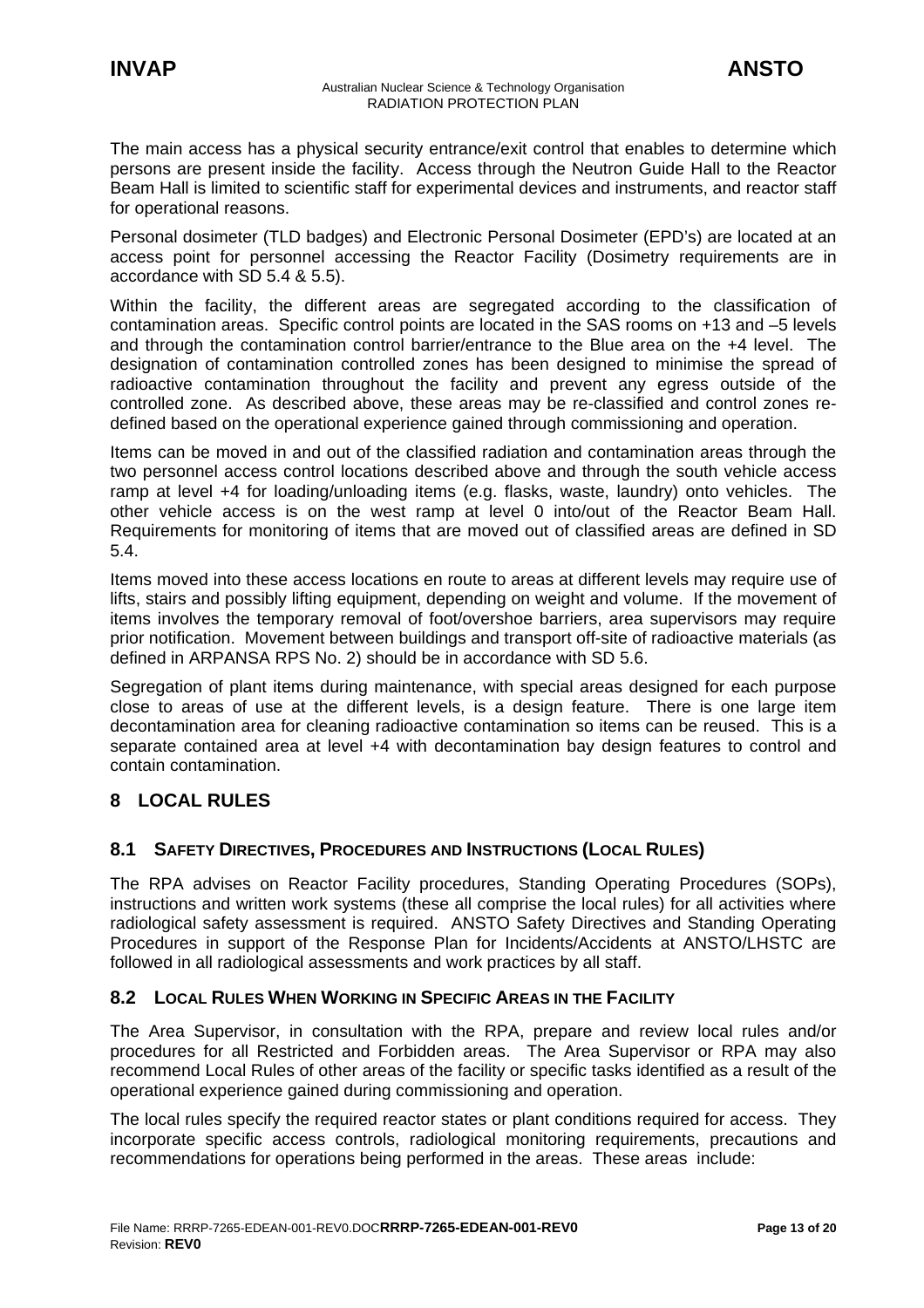- <span id="page-13-0"></span>• **Restricted Area** Locations (SAR Chapter 12 initial identification) comprise four locations at –5 Level, one location at 0 Level, three areas at +10 Level and one at +13 Level.
- **Forbidden Area** Locations are also indicated in the SAR, and comprise one location at –7 Level, two at –5 Level, three at +4 Level and two at +13 Level.

Restricted and Forbidden Areas can be entered following administrative procedures to ensure the Reactor or specific plant and equipment is either shut down, isolated or in an appropriate operating state. A radiological assessment and administrative approvals to gain access via the release of a key to access a locked door or shielded enclosure are required. Some tasks may involve the removal of heavy shielding. The areas are also given a contamination and radiation classification prior to entry, and the safety requirements for these classifications also apply.

These local rules are incorporated into the Quality Management System for the Reactor Facility, and staff working in the areas are trained on the local rules for those areas.

# **8.3 HEALTH PHYSICS PROCEDURES SPECIFIC TO THE FACILITY**

There are task related procedures for all the planned activities in the facility, as part of the Reactor Facility QMS. The procedures and instructions that describe these tasks are identified and assessed, and include the relevant radiation safety requirements. There are also topics, such as those shown in Table 2, which are applicable to specific activities and describe Reactor Facility safety requirements for a range of activities and or work in functional areas. These are included in documents within the Reactor Facility QMS.

# **Table 2. Reactor Facility Radiation Protection Topics for inclusion into procedures, instructions and guidelines documents**

| <b>Reactor Facility Specific Topic (for inclusion in procedures)</b>                                    |  |  |
|---------------------------------------------------------------------------------------------------------|--|--|
| Access, working and exit from Restricted and Forbidden areas.                                           |  |  |
| Guidance on Reference levels for Monitoring of radiation dose rates and contamination levels.           |  |  |
| Response and recording Radiation Events (AORs)                                                          |  |  |
| Response and recording Contamination Events (AORs)                                                      |  |  |
| Guidance on Reference levels for Decontamination of items.                                              |  |  |
| Decontamination of clothing and personal belongings                                                     |  |  |
| Storage and Use of radioactive sources                                                                  |  |  |
| Selection, Use and Maintenance of PPE (Reactor Facility PPE)                                            |  |  |
| Visitor, contractor and non-occupationally exposed worker individual radiation monitoring requirements. |  |  |
| Monitoring requirements for movement of RAM within Reactor Facility and associated areas.               |  |  |
| Clearance of items leaving the Reactor Facility through the Vehicle Dock                                |  |  |
| Assessment of tasks/activities involving radioactive/contaminated items during breakdown<br>maintenance |  |  |
| <b>Radiation Safety Committee guidelines</b>                                                            |  |  |

Service Level agreements between Reactor Facility and RPSS, S&RS

# **8.4 WORK PLANNING TO INCORPORATE RADIATION SAFETY ASSESSMENT.**

There are several levels of radiation safety assessment, dependent on the radiological hazards associated with planned activities.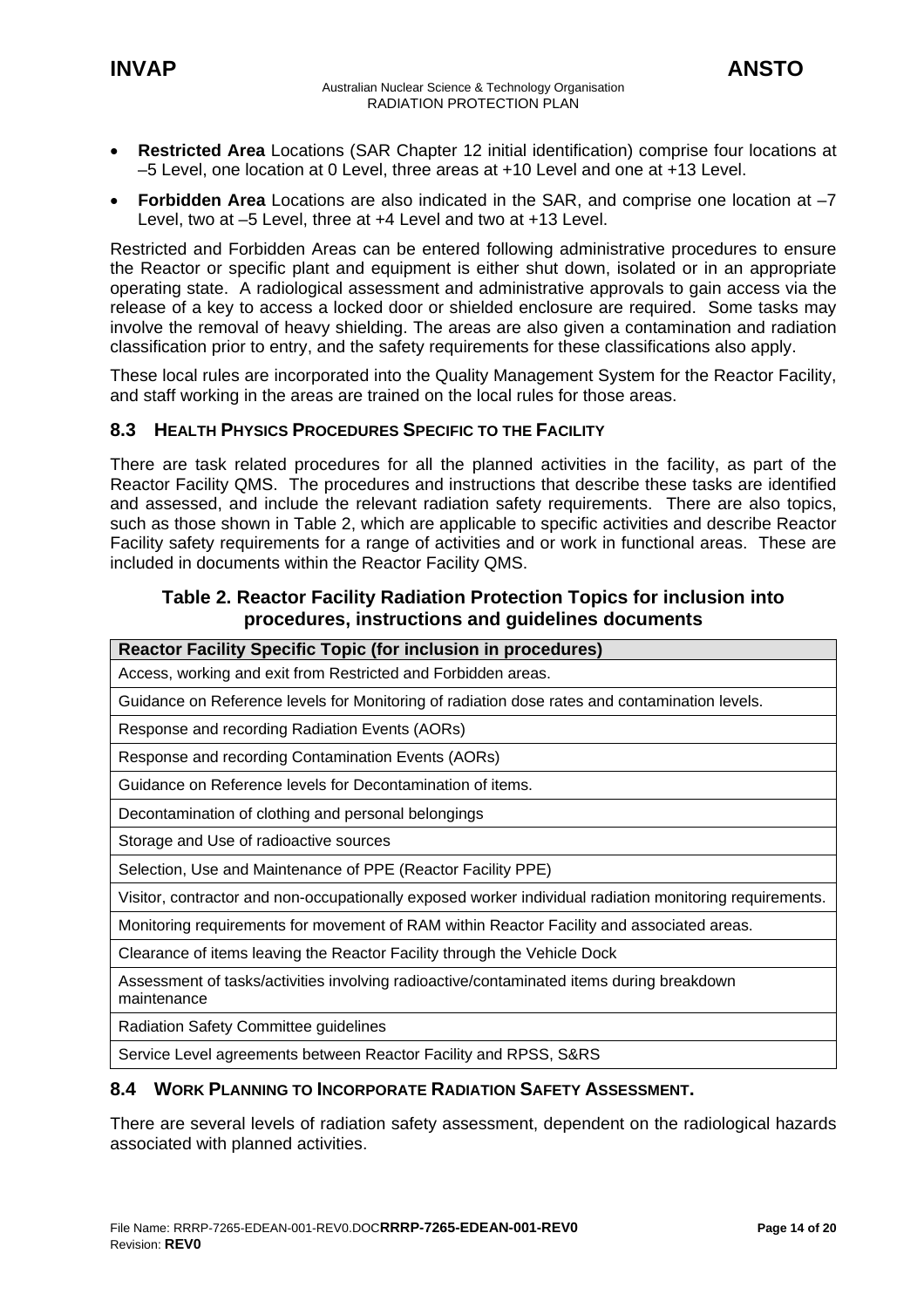<span id="page-14-0"></span>Routine procedures and instructions may include recommendations and actions to minimise exposure and optimise protection methods. The RPA should review and contribute to new and modified procedures and instructions.

Activities that are non-routine and/or where conditions may vary (or require plant modifications) may require staff to initiate 'work requests and work orders', which will be reviewed by System Engineers and Reactor Maintenance personnel. This planning process will identify the requirements for radiological assessment by the RPA and/or HPS through the safety system review (such as Safe Working Permit, (SWP), Safe Work Method Statement (SWMS), and/or application to Safety Assessment Committee (SAC)) or other Reactor Facility processes in order to incorporate the RP advice into a written system of work (Reference SD 7.11, 2.1).

# **8.5 ABNORMAL OCCURRENCE/ACCIDENT/INCIDENT/EVENT REPORTING.**

Procedures and instructions for response to and reporting of abnormal occurrences, incidents, accidents and emergencies are part of the Reactor Facility local rules. Emergency Planning and response for Reactor Facility and other ANSTO facilities and supporting procedures are dealt with elsewhere in this application (Ref SD 3.1, 4.1, SAR Chapter 20 and Reactor Facility Emergency Plan)

# **9 MONITORING PROGRAMS**

# **9.1 INTRODUCTION**

Monitoring is the collection of information about radiological conditions in the workplace and the assessment, interpretation and evaluation of this information (workplace/area monitoring). This, together with information on exposures to individuals (individual monitoring), assists in confirming safe working practices and engineering standards and that radiological hazards are under effective control in a way which complies with international best practice and regulatory requirements.

The monitoring programs that demonstrate adequate protection and optimisation of those protection measures are described in two parts. The first is based on measurements (known as 'surveys') taken in the workplace or area where personnel work (workplace/area monitoring). The second is based on measuring exposure to radioactivity, or radioactivity in or on an individual (individual monitoring, also known as personal dosimetry). The monitoring program is specified in the QMS and includes type, frequency, analysis and reporting arrangements.

Within each monitoring program, there are three types of monitoring undertaken; routine, task related and special.

- Routine monitoring is the foundation of the operational monitoring program, and consists of planned monitoring that confirms the radiological conditions and levels of individual dose to meet radiation protection requirements and objectives.
- Task related monitoring applies to a specific activity, and can be used to provide data on the safe management of the activity and decisions on protection techniques (and their optimisation).
- Special monitoring is mainly undertaken as part of investigations to provide detailed information to assess or define facilities or procedures, possibly during abnormal conditions.

Environmental monitoring for potential exposure pathways from the operation of the Reactor Facility is also performed.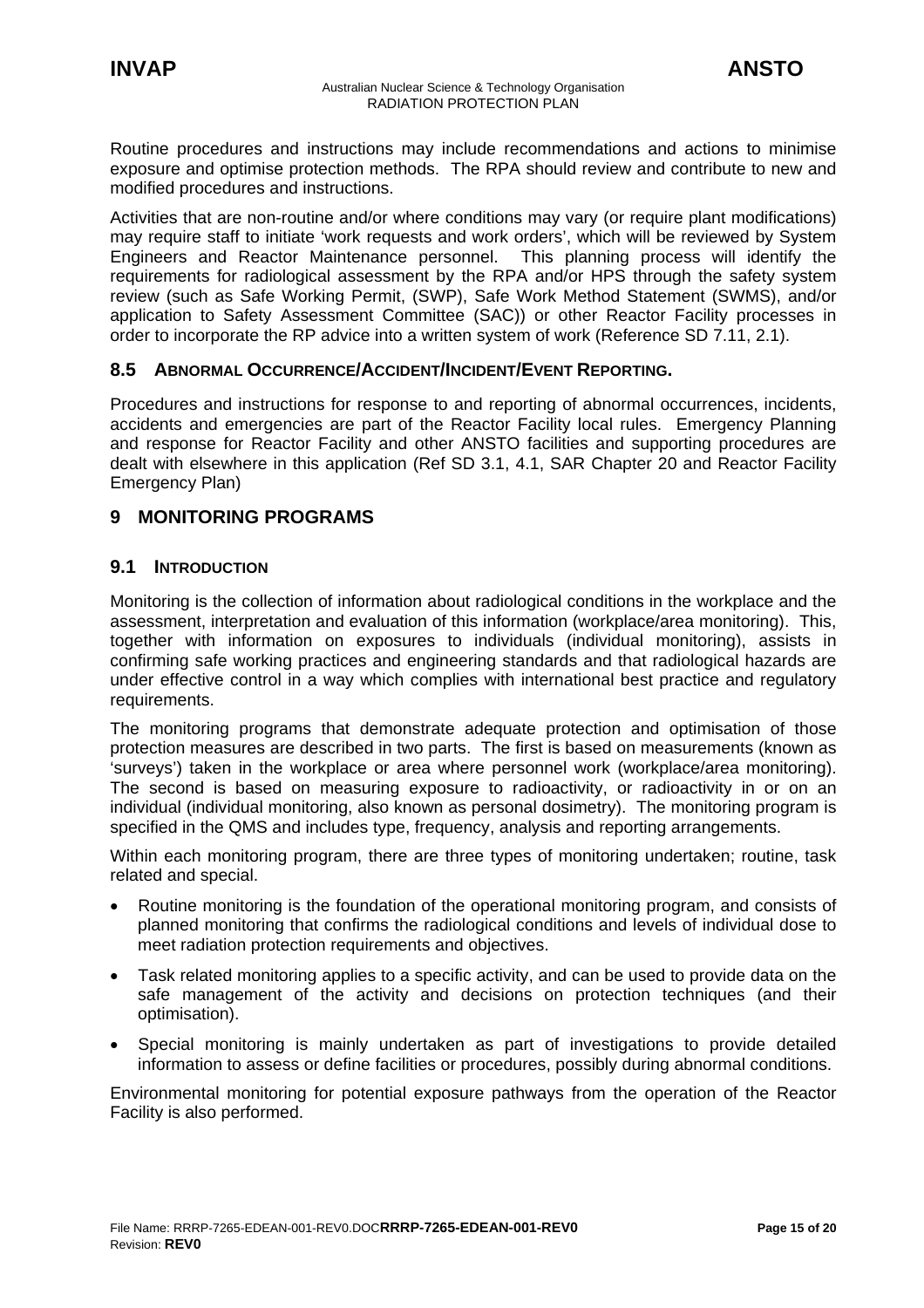<span id="page-15-0"></span>

# **9.2 WORKPLACE/AREA MONITORING**

# **9.2.1 Routine Area Monitoring**

The purpose of routine area monitoring in the Reactor Facility is as summarised in Section 9.1 above and more specifically is:

- to confirm effective control of sources of radiological hazards in all areas with safe working procedures and engineering features,
- to confirm the area classifications and any changes in radiological conditions,
- to review area classifications, and
- to evaluate actual and potential dose rates, surface and air contamination levels.

The areas and frequency of monitoring is assessed at commissioning, and refined at initial operation, to form a schedule of area monitoring. Instrumentation to perform measurements include on-line systems such as RMS (Gamma dose rate, ARM, PAM, Neutron Detectors, Portal contamination monitors, tritium monitors) and portable and semi-portable dose rate and surface and air contamination instruments.

# **9.2.2 Task Related Area Monitoring**

Task related area monitoring is any dose rate, air or surface contamination measurements using similar (or same) equipment to that described for routine area monitoring. ALARA and Dose reduction assessment monitoring for a specific activity or group of activities is an example of this type of monitoring.

# **9.2.3 Special Area Monitoring**

This type of monitoring (to evaluate actual or potential exposures) is undertaken during plant commissioning for shielding verification, also before or during plant modification or modification to operations. Special area monitoring may occur under abnormal conditions (e.g. a stuck irradiated can). Measurements are taken using similar (or same) equipment to that described for task area monitoring, in order to assess contamination and dose rate levels.

# **9.3 INDIVIDUAL MONITORING**

Individual (routine, task and special) monitoring is the measurement, assessment and evaluation of radiological exposure information to an individual. If an individual is deemed an occupationally exposed worker, monitoring is performed on him/her as part of the routine dosimetry program as described in SD 5.5 Personal Dosimetry. Monitoring may also be performed for reassurance purposes or to show compliance with non-occupationally exposed worker (public) dose limits.

For occupationally exposed workers, routine individual monitoring is carried out for assessment of external exposure and the exposure from radioactivity inside an individual (internal dosimetry if applicable as per SD 5.5).

Routine external monitoring using TLDs for effective (beta, gamma and neutron) and extremity (beta and gamma) dosimetry is carried out. Where required, individual monitoring using electronic dosimeters for effective (gamma) dose assessment is also carried out (reference SD 5.5). TLD issue/assessment periods are usually monthly or three-monthly.

Task and special external individual monitoring may be warranted for ALARA or incident/event or process assessment of exposures to different parts of the body and whole body (effective).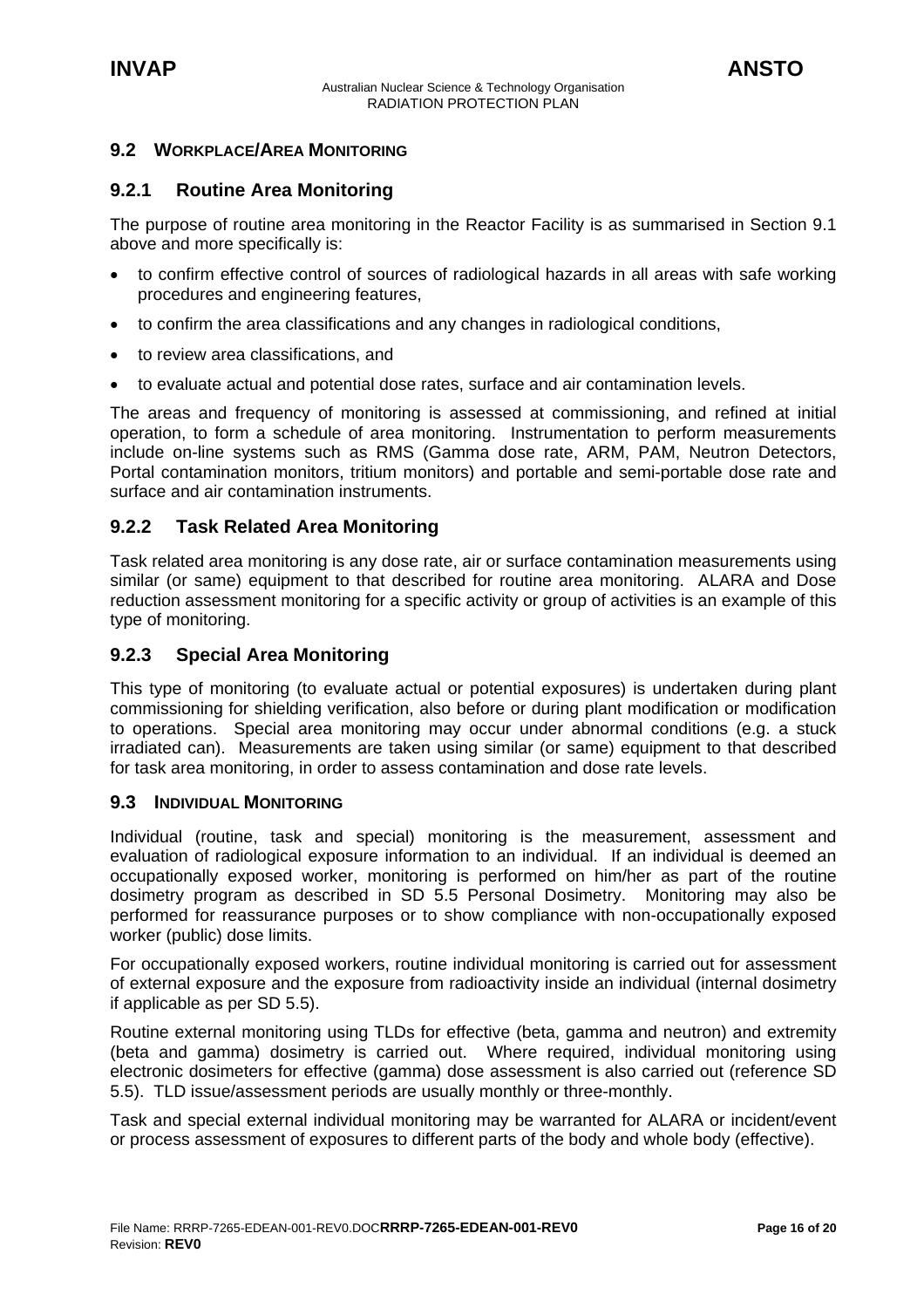<span id="page-16-0"></span>Individual monitoring for internal dosimetry is performed by whole body and thyroid counting for gamma emitting contaminants and bioassay samples of urine tested for tritium, as described in SD 5.5. Regular routine individual monitoring for potential internal exposure is performed if indicated by an assessment of the risk of intake of radioactivity from surface and airborne radionuclides. Special monitoring may be performed if an intake is indicated or suspected and for reassurance purposes following an incident.

Reference levels for individual (occupationally exposed worker) values exist in the form of Investigation Levels. The investigation levels are set at 1mSv per month for effective dose, and 40mSv per month for skin or extremity doses (Ref SD 5.1). Investigations are performed by RPA, and results are discussed with line management in order to assess contributing factors and protective actions if required. A reference level for individual effective value, known as an ALARA assessment value, is set at 2 mSv per year (Ref SD 5.2).

# **9.4 RADIATION MONITORING INSTRUMENTATION**

The radiation monitoring equipment that is used in the Reactor Facility consists of a combination of fixed and portable instrumentation designed to monitor the radiological conditions and the personnel throughout the facility.

A comprehensive Radiation Monitoring System (RMS) has been designed for the Reactor Facility, and comprises sub-systems designed for the purpose of monitoring Gases, Liquids, Areas and Personnel throughout the facility. The RMS is described fully in the SAR Chapter 12.

The functions of the RMS are complemented by the use of portable radiation monitoring equipment that has the ability to monitor beta, gamma and neutron dose rates and surface and airborne contamination levels throughout the facility, items and individuals.

Personnel doses are monitored using Thermoluminescent Dosimeter (TLD) badges and, in special cases, direct reading dosimeters. Techniques for detecting and measuring potential internal contamination are available (Reference SD 5.2 for personal monitoring programs).

# **9.4.1 Radiation Monitoring System (RMS) Instrumentation**

The plant fixed area instrumentation measures and registers external gamma dose rates in relevant areas. This instrumentation forms part of the Area Radiation Monitoring (ARM), a subsystem of the Radiation Monitoring System (RMS). The ARM provides real time data to the Reactor Control and Monitoring System (RCMS) through intelligent, digital, software operated detector arrays. This data includes logging the level, status and alarms from all the area radiation monitors. These radiation monitors have local displays, and trigger visual and audible alarms if dose rates are higher than pre-determined values that can be set up independently for every location. An independent set of analogue ARM units are Post Accident Monitoring System (PAM) and Reactor Protection System (RPS) conformed. These units, installed at critical locations inside Reactor Facility, send their signals directly to the PAM and RPS for processing. In addition, neutron detection are located in the reactor beam hall to determine possible neutron fields originating from experimental devices associated with beams and to which personnel could potentially be exposed. In order to reduce the possibility of contamination spread, measurement of potential external contamination of persons are routinely performed as close as possible to the contamination source by means of portable equipment (refer 9.4.6). Walk through contamination monitors (portals) are also provided located at the main entrances to the Reactor Facility. These 2 (two) portals are part of the Personnel Contamination Monitoring (PCM), a sub-system of the RMS dedicated to personnel monitoring.

# **9.4.2 Portable Radiation Monitoring Instrumentation**

Portable monitors are used to complement/validate the information provided by fixed detectors and to survey specific operations or procedures, including gamma and neutron dose rate and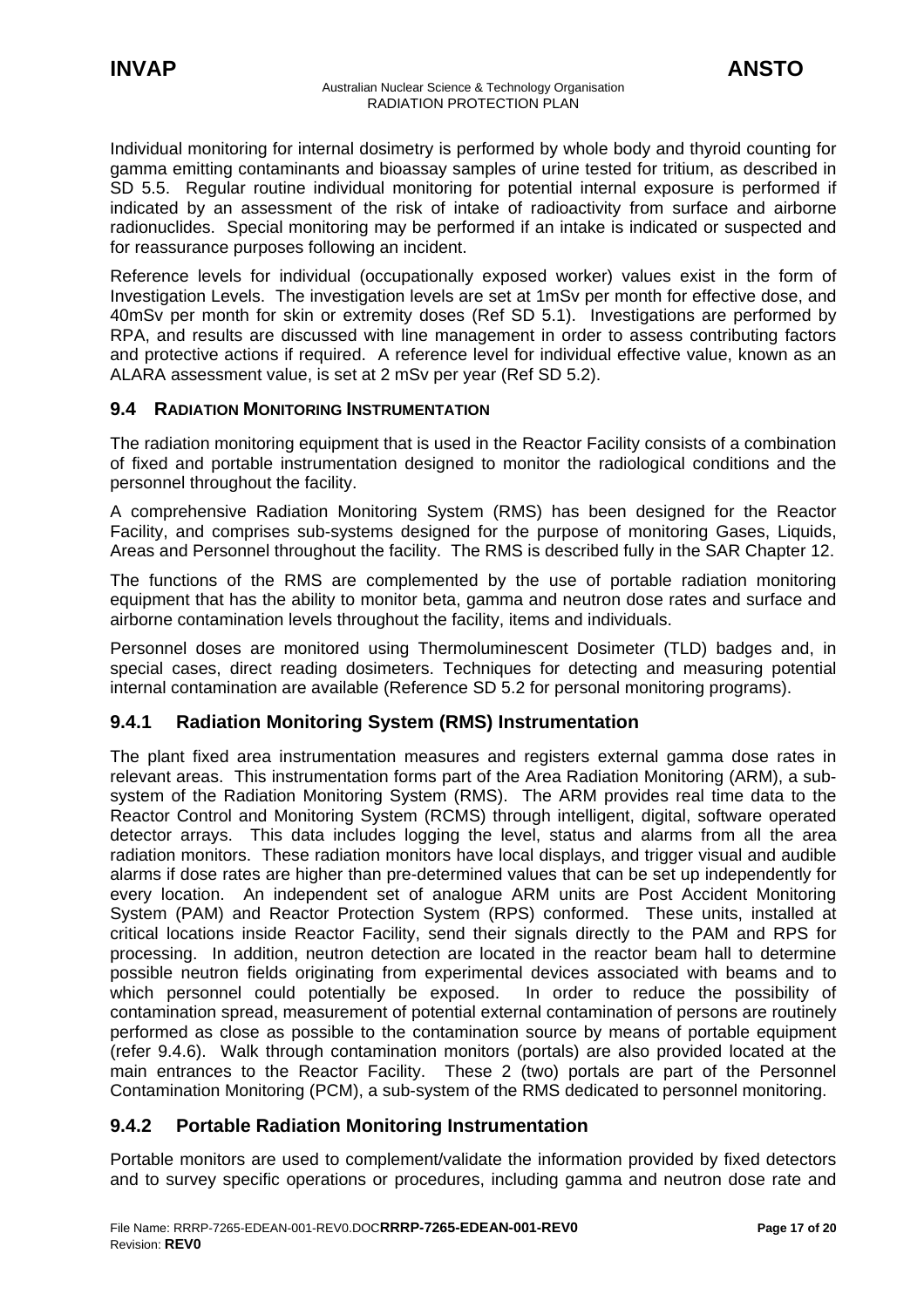<span id="page-17-0"></span>surface and airborne contamination monitors. High range gamma dose rate monitors are used when required for higher dose rate and incident response assessment. Portable instruments are also used to measure items leaving areas where contamination is expected, as well as to release material to users outside the Reactor Facility. Potentially contaminated surfaces are surveyed using portable instruments or applying smear sampling techniques and remote assessment. Portable air samplers are also provided to assess particulate and iodine contaminant concentrations in air. Facilities for monitoring tritium in air are available for routine monitoring of tritium levels during maintenance in the heavy water rooms at –5 Level and in the blue chemistry laboratory at +4 Level.

# **9.4.3 Maintenance of Instrumentation**

All fixed and installed radiation monitoring instrumentation are subject to a maintenance program that includes calibration. The maintenance programs for components supplied by INVAP are outlined in the maintenance manuals for those pieces of equipment. Commercial or 'off-the-shelf' equipment is maintained as recommended by the manufacturer. Calibration of instrumentation is performed as required under RPS 1 (see Ref.2).

#### **9.5 ENVIRONMENTAL MONITORING PROGRAM**

Environmental monitoring and management is described in detail in the Environmental Management Plans and Arrangements. The estimated potential releases to the environment and potential exposures to members of the public as a result of the operation of the Reactor Facility have been assessed and are reported in Chapter 12 of the SAR.

# **10 REVIEWING AND AUDITING THE EFFECTIVENESS OF THE RADIATION PROTECTION PLAN**

# **10.1 PERFORMANCE INDICATORS**

# **10.1.1 Individual Monitoring**

Dose results from dosimetry programs are periodically reviewed and compared to investigation levels and dose constraints. An indicator of the effectiveness of the Radiation Protection Plan and specifically the monitoring programs, dose minimisation and limitation may be the number of investigations and the relevant actions following each investigation.

Average and maximum individual effective dose values (mSv per year or month) for various work groups may be identified over a specified time period as performance indicators by the Reactor Facility management and RSC.

# **10.1.2 ALARA and Event Reports**

Results of ALARA assessments and the number of assessment reports required for occupationally exposed workers in the Reactor Facility may be an indicator of the effectiveness of optimising the radiation protection techniques adopted.

Events that are subsequently assessed as incidents or accidents will be reported following safety response and assistance under the procedure in SD 4.1, ANSTO Event Response System. The outcomes of radiological incident or accident events and the findings and recommendations may be considered as an indicator of radiation safety in Reactor Facility.

#### **10.2 PERIODIC REVIEW OF THE PLAN**

A periodic review of this plan will be undertaken at a frequency in line with the Quality Management System for Reactor Facility.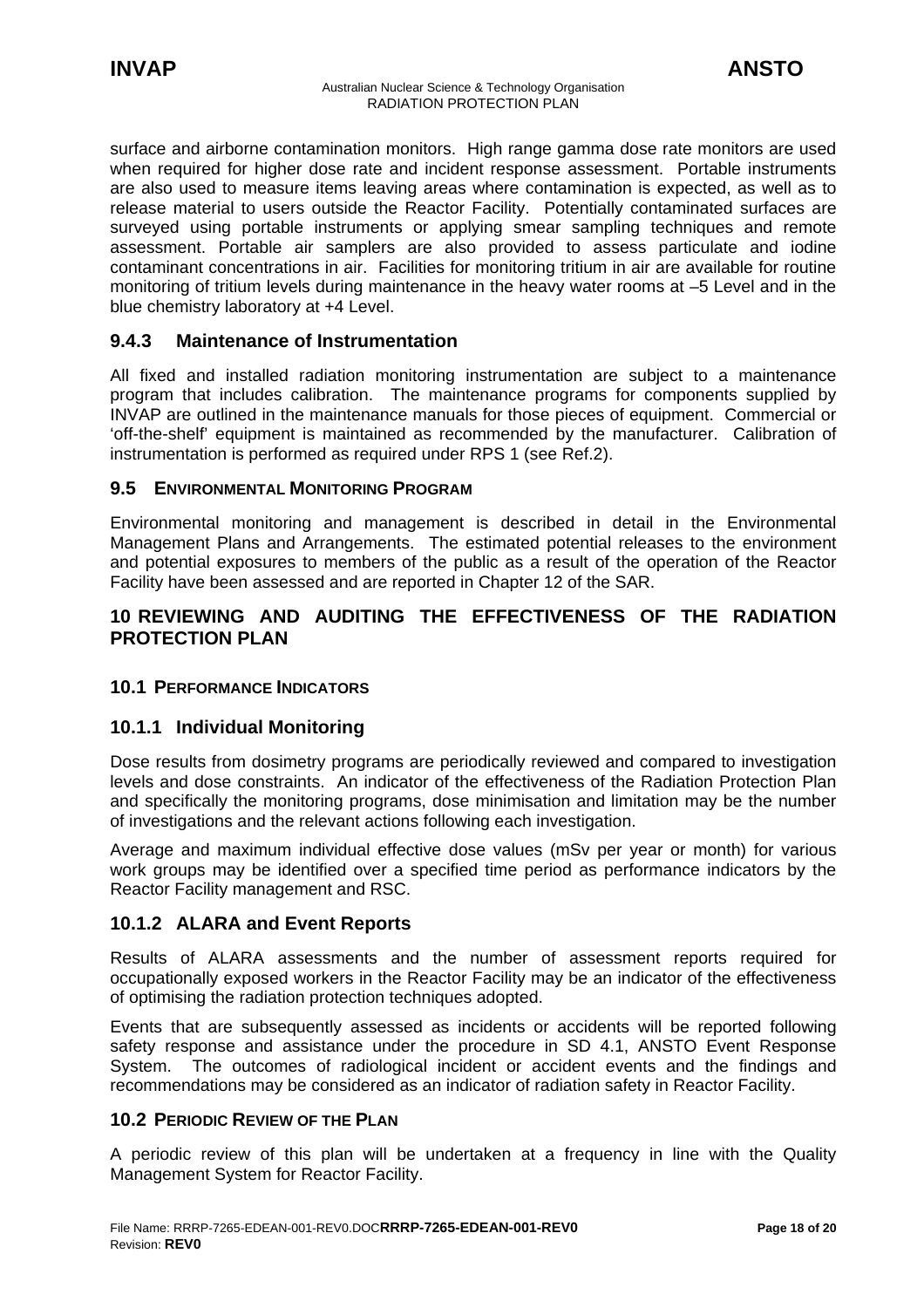# <span id="page-18-0"></span>**11 TRANSPORT AND MOVEMENT OF RADIOACTIVE MATERIALS**

The movement of radioactive materials within the Reactor Facility and of materials leaving the facility is in accordance with existing ANSTO systems. Items and waste products leaving the facility or moving between contamination controlled areas require health physics monitoring and clearance. That clearance is recorded on the ANSTO Contamination Clearance Certificates and/or the Waste Operations service forms. The only exceptions to this are products leaving the facility via the pneumatic transfer system. The transport of radioactive materials at ANSTO is covered by SD 5.6 Safe Movement and Transport of Radioactive Materials.

# **11.1 RADIONUCLIDES, PLANT ITEMS AND EQUIPMENT AND WASTE MATERIALS**

The transport of irradiation products from the facility through the use of transport flasks is performed under arrangements equivalent to the present ones. The facilities in the southern vehicle access facility are designed to perform the radiological clearance of products from the area. A health physics monitoring station is located in the area.

A solid waste storage room is located adjacent to the vehicle air lock and is used to store waste prior to its clearance to leave the facility via collection by WOTD (Ref RWM Plan).

# **11.2 IRRADIATED FUEL**

The Reactor Facility fuel management program design has a cycle of 144 days at power, and includes 5 sub-cycles. At the conclusion of each sub-cycle, three spent fuel assemblies are removed from the core. These fuel assemblies are initially stored in the reactor pool, prior to being relocated to the spent fuel storage facility in the service pool. The spent fuel storage facility has the capacity to store 10 years of spent fuel. The service pool is designed so that a 20-tonne spent fuel cask may be loaded into the pool to permit the removal of spent fuel for storage outside the Reactor Facility or to be shipped for reprocessing. The movement of spent fuel is performed under the supervision of health physics surveyors or suitably qualified and experienced staff. The preparation, monitoring and transportation of spent fuel in casks is in accordance with the Code of Practice for the Safe Transport of Radioactive Material.

For additional information on the handling of spent fuel from the Reactor Facility, refer to the Ultimate Disposal Plan.

# **12 TRAINING**

Basic training in Radiation Safety follows the ANSTO arrangements as described in SD 7.3 on Safety Training Policy, SD 5.5 on Personal Dosimetry and the Reactor Facility Training Plan. Training in Reactor Facility Radiation Safety is commensurate with the responsibilities of the role an individual is performing. Health physics monitoring in the Reactor Facility is performed by Reactor Operators and Health Physics Surveyors, and hence the level of training for those staff is more detailed than that for other staff. Other staff working in the Reactor Facility are provided radiation safety training in line with the current training programs at ANSTO.

Reactor Operators perform health physics monitoring on nominated, routine tasks throughout the Reactor Facility. The Reactor Operators are provided with detailed theoretical training in radiation protection, which is complemented by practical training. That practical training is task specific and facility specific for the monitoring tasks that the Reactor Operators perform in the Reactor Facility. This includes:

- the operation and interpretation of portable and fixed radiation monitoring instrumentation;
- performance of routine radiation, surface and airborne contamination monitoring tasks; and
- performance of task specific radiological monitoring in the Reactor Facility.